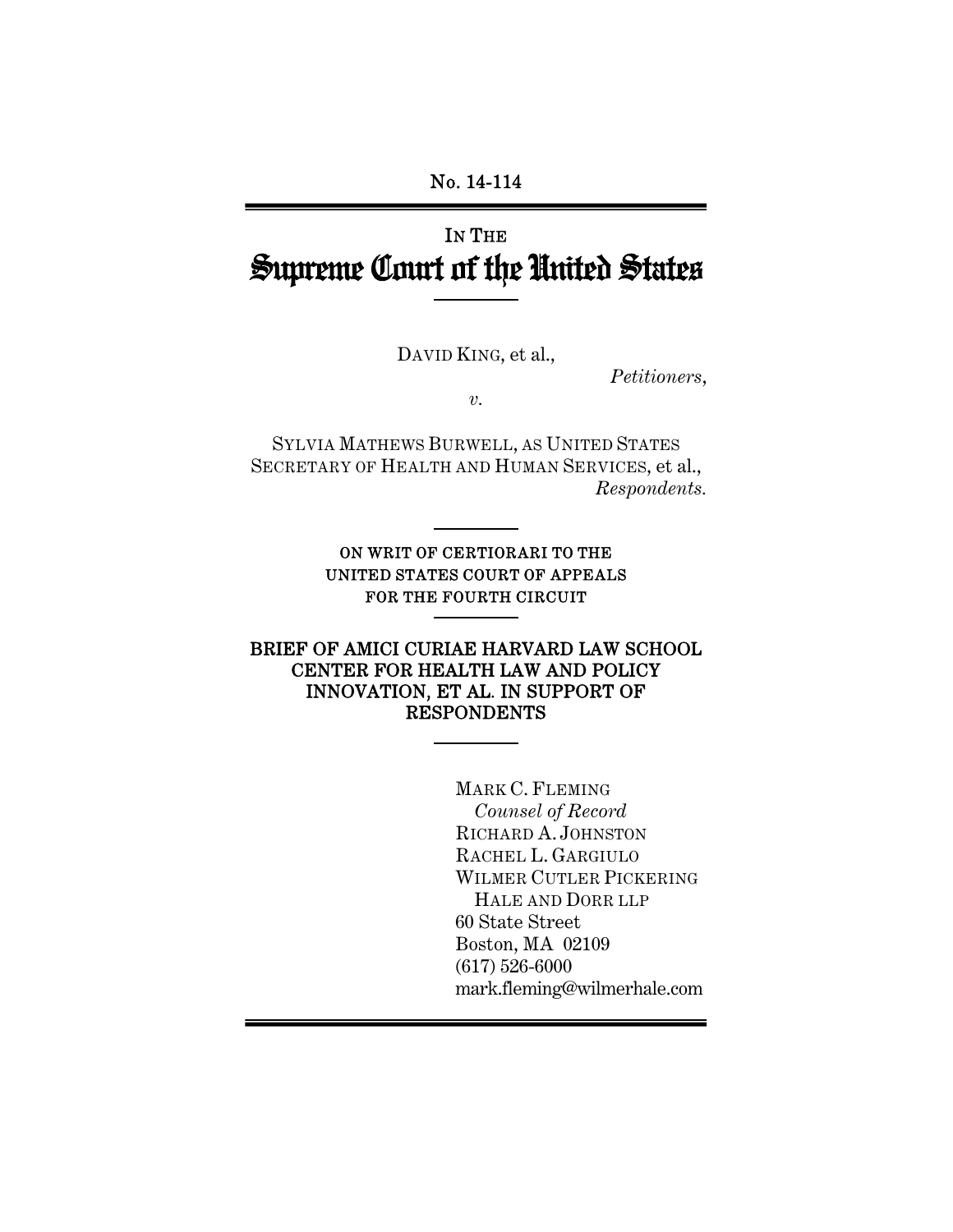# TABLE OF CONTENTS

| Page                                                                                                                                                                                                                                                                                                                                                                                                                              |  |
|-----------------------------------------------------------------------------------------------------------------------------------------------------------------------------------------------------------------------------------------------------------------------------------------------------------------------------------------------------------------------------------------------------------------------------------|--|
|                                                                                                                                                                                                                                                                                                                                                                                                                                   |  |
|                                                                                                                                                                                                                                                                                                                                                                                                                                   |  |
|                                                                                                                                                                                                                                                                                                                                                                                                                                   |  |
|                                                                                                                                                                                                                                                                                                                                                                                                                                   |  |
| REVERSAL OF THE JUDGMENT BELOW<br>WOULD DEPRIVE MILLIONS OF RE-<br>CENTLY INSURED AMERICANS OF NEW-<br>FOUND ACCESS TO HEALTH INSUR-<br>ANCE, SERIOUSLY THREATEN HEALTH<br>OUTCOMES, AND UNDERMINE THE NA-<br>TION'S ABILITY TO ADDRESS EPIDEM-<br>ICS AND OTHER PUBLIC HEALTH<br>A. The ACA's Provision Of Federal<br>Subsidies In All States Has Dra-<br>matically Improved Health Insur-<br>ance Access And Is Integral To The |  |
| The ACA's subsidies have<br>1.<br>yielded unprecedented gains in<br>insurance access among middle-                                                                                                                                                                                                                                                                                                                                |  |
| The subsidies are integral to<br>2.<br>maintaining insurance market<br>reforms for all exchange par-                                                                                                                                                                                                                                                                                                                              |  |
| 3.<br>Insurance access gains and<br>market reforms in most States<br>would be lost if the decision                                                                                                                                                                                                                                                                                                                                |  |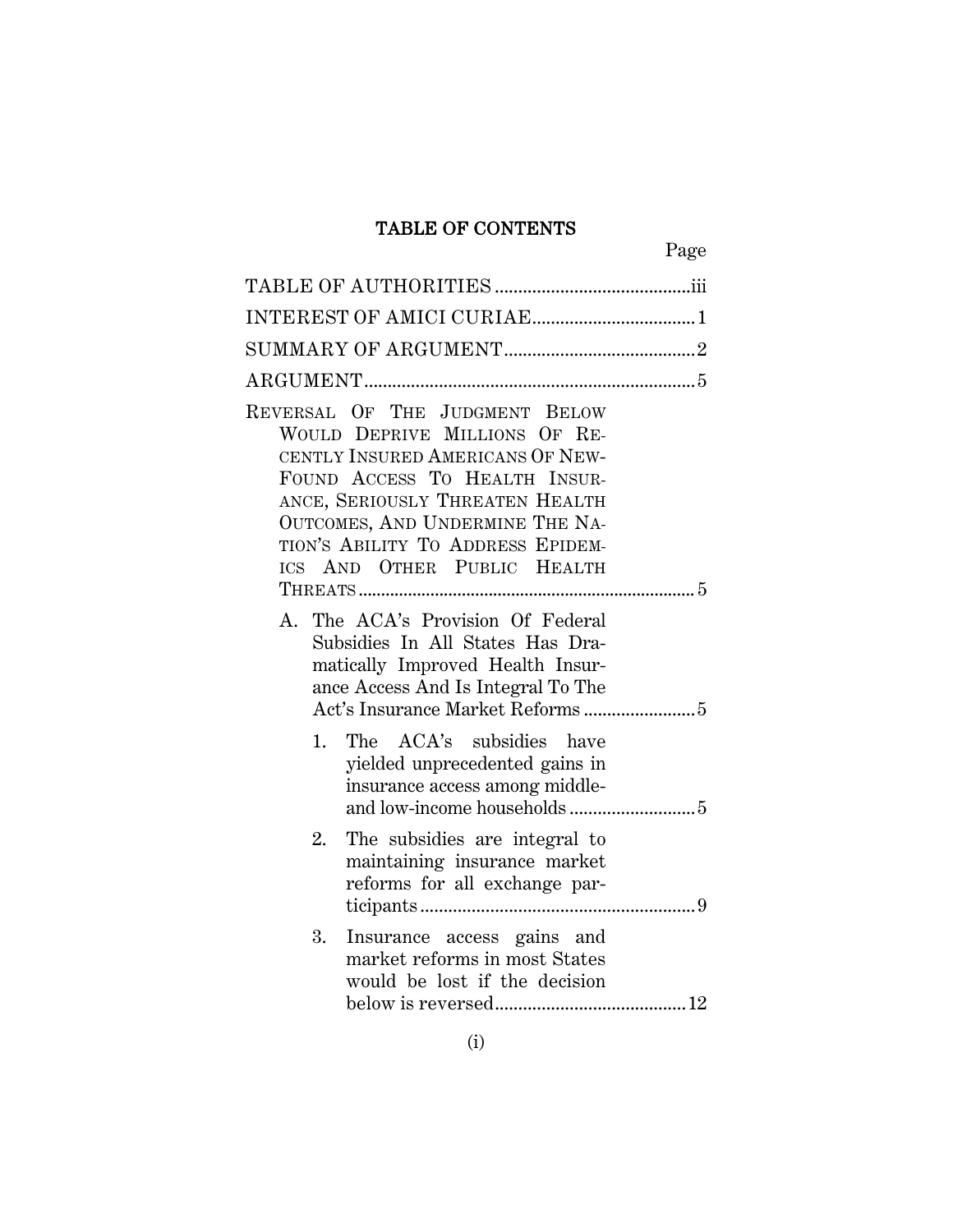# TABLE OF CONTENTS—Continued

|    | B. Loss Of Affordable Health Insur-<br>ance Generally Means Worse                                                                                       |
|----|---------------------------------------------------------------------------------------------------------------------------------------------------------|
|    | C. The Subsidies' Positive Effect On<br><b>Health Insurance Access Promises</b><br>To Improve The Nation's Ability<br>To Fight Epidemic Illnesses, In-  |
| 1. | HIV remains a serious public<br>health threat, and insufficient<br>insurance undermines HIV                                                             |
| 2. | Massachusetts's improvement<br>in HIV health outcomes<br>demonstrates the effective-<br>ness of expanded health insur-<br>ance coverage in fighting the |
| 3. | Reversal of the judgment be-<br>low would undermine the Na-<br>tion's ability to address future<br>epidemics and other emerging                         |
|    |                                                                                                                                                         |

ii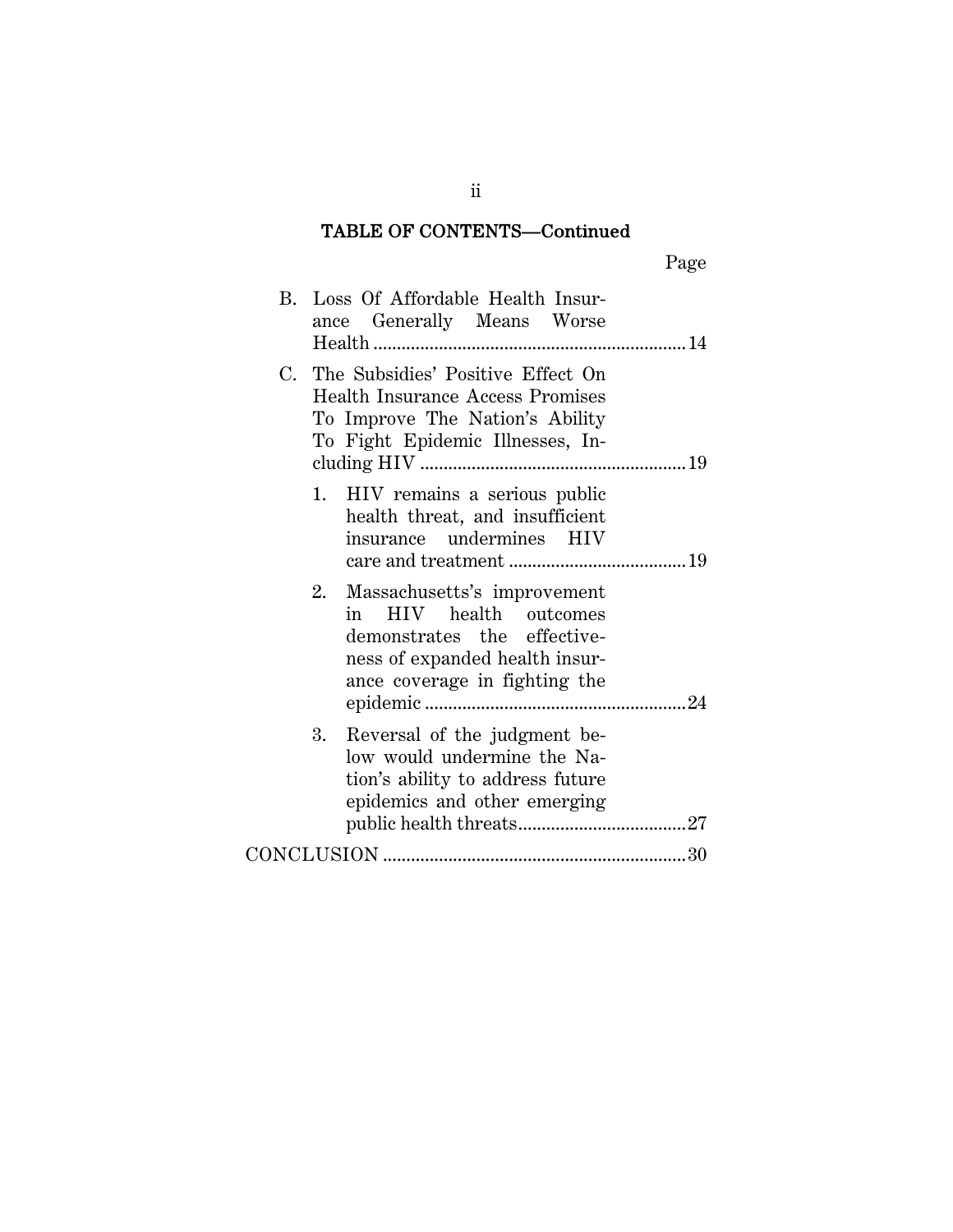# TABLE OF AUTHORITIES

### CASES

Page(s)

| National Federation of Independent |                                              |  |
|------------------------------------|----------------------------------------------|--|
|                                    | <i>Business v. Sebelius, 132 S. Ct. 2566</i> |  |
|                                    |                                              |  |

# **STATUTES**

| 26 U.S.C.                               |  |
|-----------------------------------------|--|
|                                         |  |
|                                         |  |
|                                         |  |
| 42 U.S.C.                               |  |
|                                         |  |
|                                         |  |
|                                         |  |
|                                         |  |
| Patient Protection and Affordable Care  |  |
| Act, Pub. L. No. 111-148, 124 Stat. 119 |  |
|                                         |  |
|                                         |  |

# OTHER AUTHORITIES

| Abara, Winston, & Harry J. Heiman, The          |  |
|-------------------------------------------------|--|
| Affordable Care Act and Low-Income              |  |
| People Living With HIV: Looking                 |  |
| Forward in 2014 and Beyond, 25 J.               |  |
|                                                 |  |
| Bagley, Nicholas, et al., <i>Predicting the</i> |  |
| Fallout from King v. Burwell—                   |  |
| <i>Exchanges and the ACA</i> , 372 New          |  |
|                                                 |  |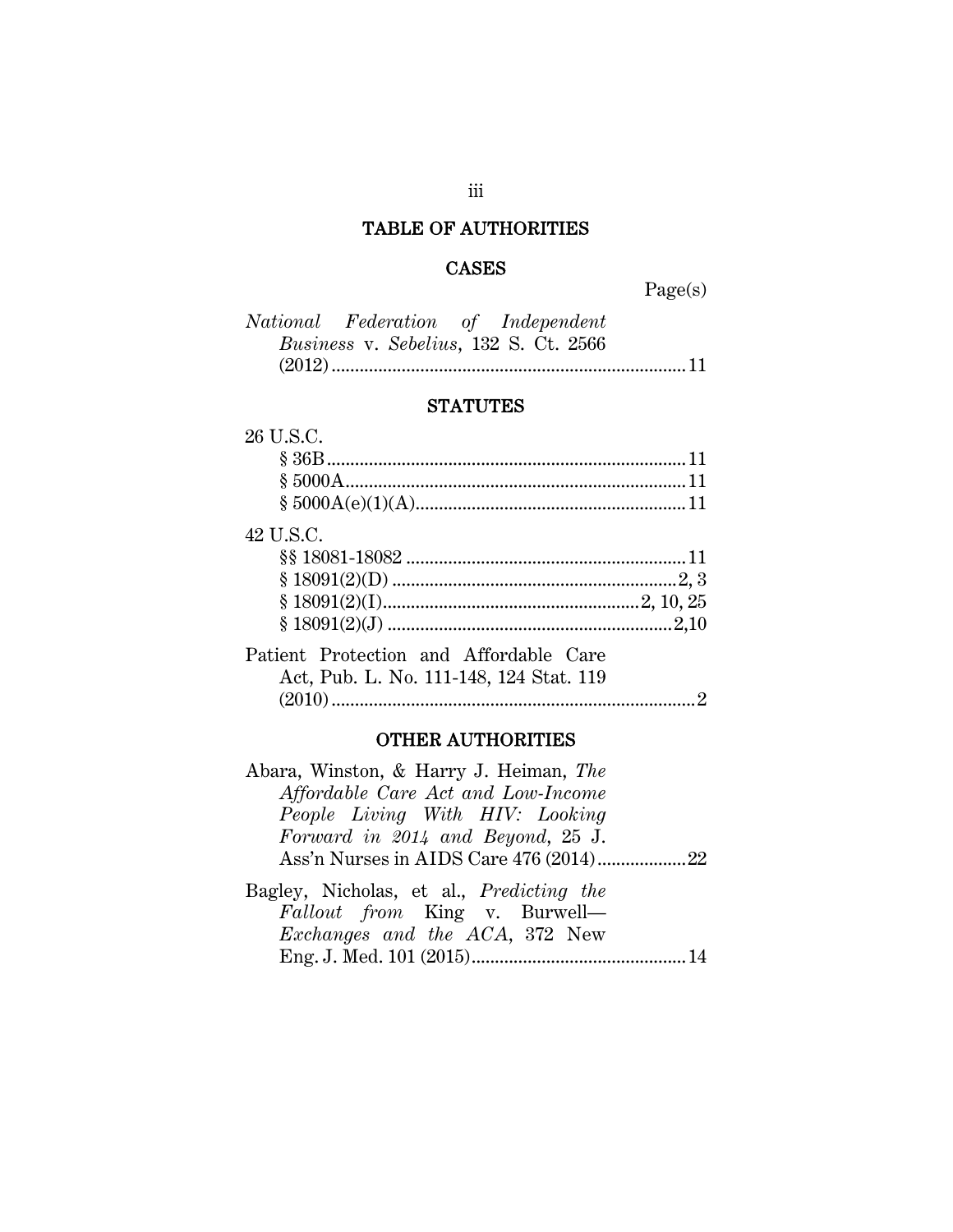Page(s)

| Blumberg, Linda J., et al., Characteristics<br>of Those Affected by a Supreme Court<br>Finding for the Plaintiff in King v.<br>Burwell (Jan. 2015), available at<br>http://www.urban.org/UploadedPDF/<br>2000078-Characteristics-of-Those-<br>Affected-by-King-v-Burwell.pdf 13 |
|---------------------------------------------------------------------------------------------------------------------------------------------------------------------------------------------------------------------------------------------------------------------------------|
| Blumberg, Linda J., et al., The<br>Implications of a Supreme Court<br>Finding for the Plaintiff in King v.<br>Burwell (Jan. 2015), available at<br>http://www.urban.org/UploadedPDF/<br>2000062-The-Implications-King-vs-                                                       |
| Bordelon, Austin, et al., The Stage is Set:<br>Predicting State and Federal<br>Reactions to King v. Burwell (Jan.<br>2015), available at http://assets.fierce<br>markets.net/public/healthcare/leavitt-                                                                         |
| Boutwell, Amy E., & Jonathan Freedman,<br>Coverage Expansion and the Justice-<br><i>Involved Population: Implications for</i><br>Plans and Service Connectivity, 33                                                                                                             |
| Bovbjerg, Randall R., & Frank C. Ullman,<br>Recent Changes in Health Policy for<br>Low-Income People in Massachusetts,<br>17 Urban Institute State Update 1                                                                                                                     |

iv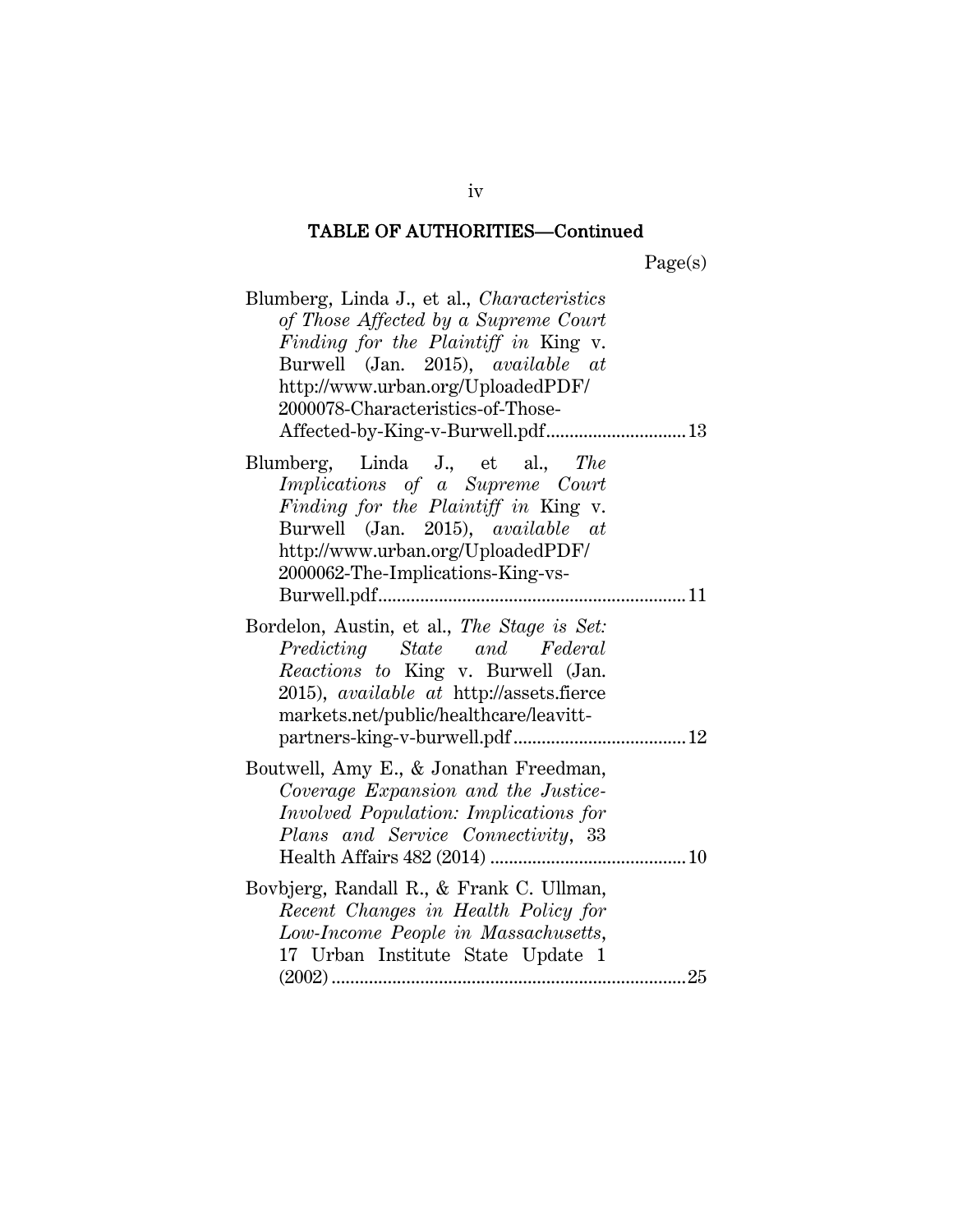| Bradley, Heather, et al., <i>Vital Signs: HIV</i><br>Diagnosis, Care, and Treatment<br>Among Persons Living with HIV-<br>United States, 2011, 63 Morbidity &<br>Mortality Wkly. Rep. 1113 (2014)  19, 20                                                                                                                                                              |
|-----------------------------------------------------------------------------------------------------------------------------------------------------------------------------------------------------------------------------------------------------------------------------------------------------------------------------------------------------------------------|
| Cohen, Myron S., et al., Prevention of HIV-<br>1 Infection with Early Antiretroviral<br><i>Therapy</i> , 365 New Eng. J. Med. 493                                                                                                                                                                                                                                     |
| Cohen, Robin A., et al., Strategies Used by<br>Adults to Reduce their Prescription<br>Drug Costs, 119 NCHS Data Brief<br>$(2013)$ , <i>available at http://www.cdc.</i>                                                                                                                                                                                               |
| Cohen, Stacey M., et al., Vital Signs: HIV<br>Prevention Through Care and<br>Treatment—United States, 60<br>Morbidity & Mortality Wkly. Rep. 1618                                                                                                                                                                                                                     |
| Committee on Energy and Commerce,<br>Minority Staff, District-by-District<br>Impact of a Potential Supreme Court<br>Ruling Against Affordable Care Act<br>Federal Exchange Tax Credits (Dec.<br>2014), available at http://democrats.<br>energycommerce.house.gov/sites/default/<br>files/documents/Fact-Sheet-District-By-<br>District-King-vs-Burwell-Impacts-2014- |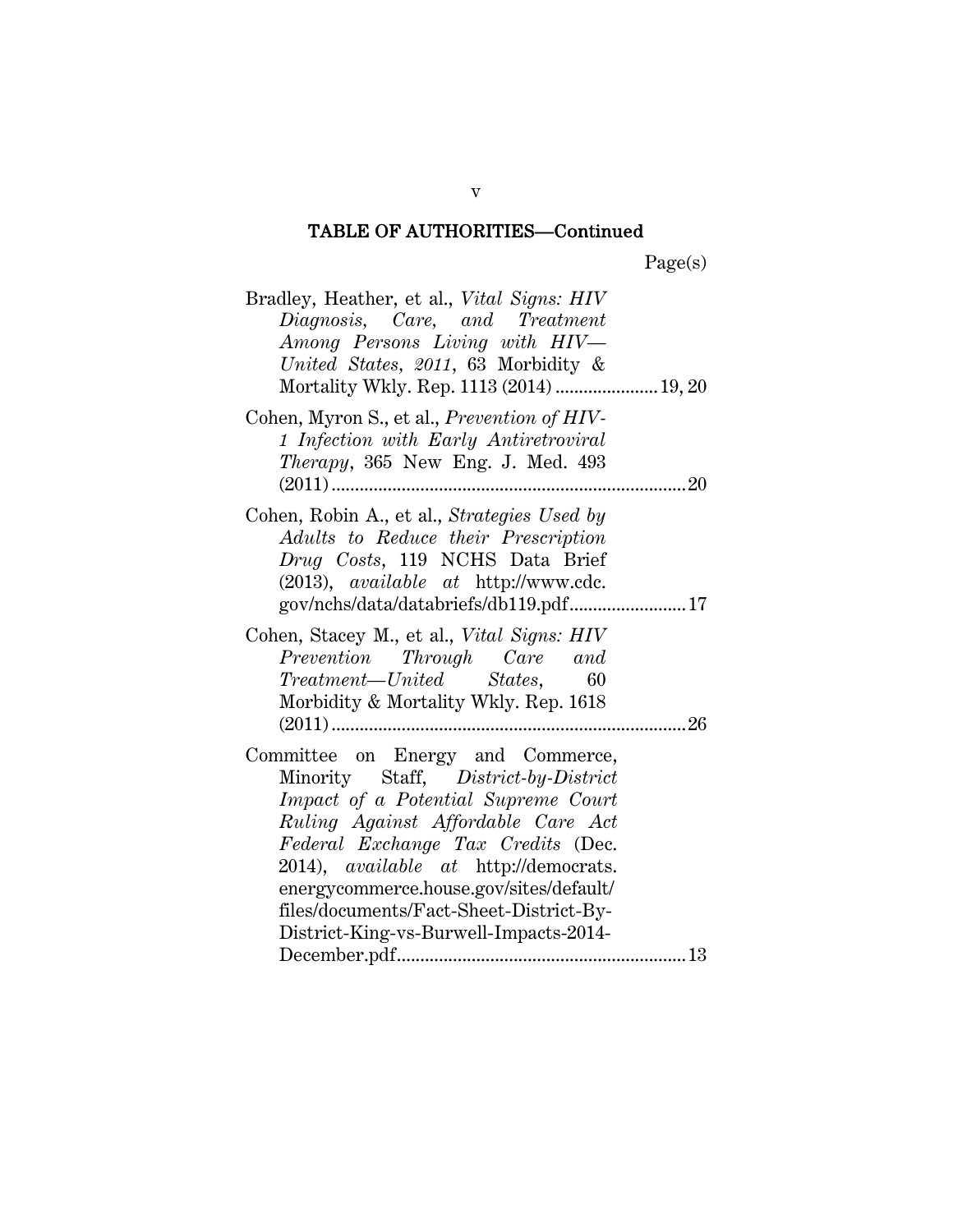Page(s)

| Eibner, Christine, & Evan Saltzman,<br>Assessing Alternative Modifications to<br>the Affordable Care Act: Impact on<br>Individual Market Premiums and<br><i>Insurance Coverage</i> (2014), <i>available at</i><br>http://www.rand.org/content/dam/rand/<br>pubs/research_reports/RR700/RR708/ |
|-----------------------------------------------------------------------------------------------------------------------------------------------------------------------------------------------------------------------------------------------------------------------------------------------|
|                                                                                                                                                                                                                                                                                               |
| Goldman, Dana P., et al., Effect of<br>Insurance on Mortality in an HIV-<br>Positive Population in Care, 96 J. Am.                                                                                                                                                                            |
| Goldman, Dana P., et al., The Prospect of a<br>Generation Free of HIV May Be<br>Within Reach if the Right Policy<br>Decisions Are Made, 33 Health Affairs<br>$428(2014)$<br>20<br>                                                                                                            |
| Grewal, Andy S., <i>How</i> King v. Burwell<br>Creates Tax Problems for 2014-2015<br><i>Health Care Enrollees</i> , 32 Yale J. on<br>Reg. Online (forthcoming), available at<br>http://papers.ssrn.com/sol3/papers.cfm?<br>abstract_id=2525951 (last visited Jan. 27,<br>13                   |
| Hall, Mark A., & Richard Lord, Obamacare:<br>What the Affordable Care Act Means<br>for Patients and Physicians, BMJ 1<br>(2014), available at http://www.bmj.                                                                                                                                 |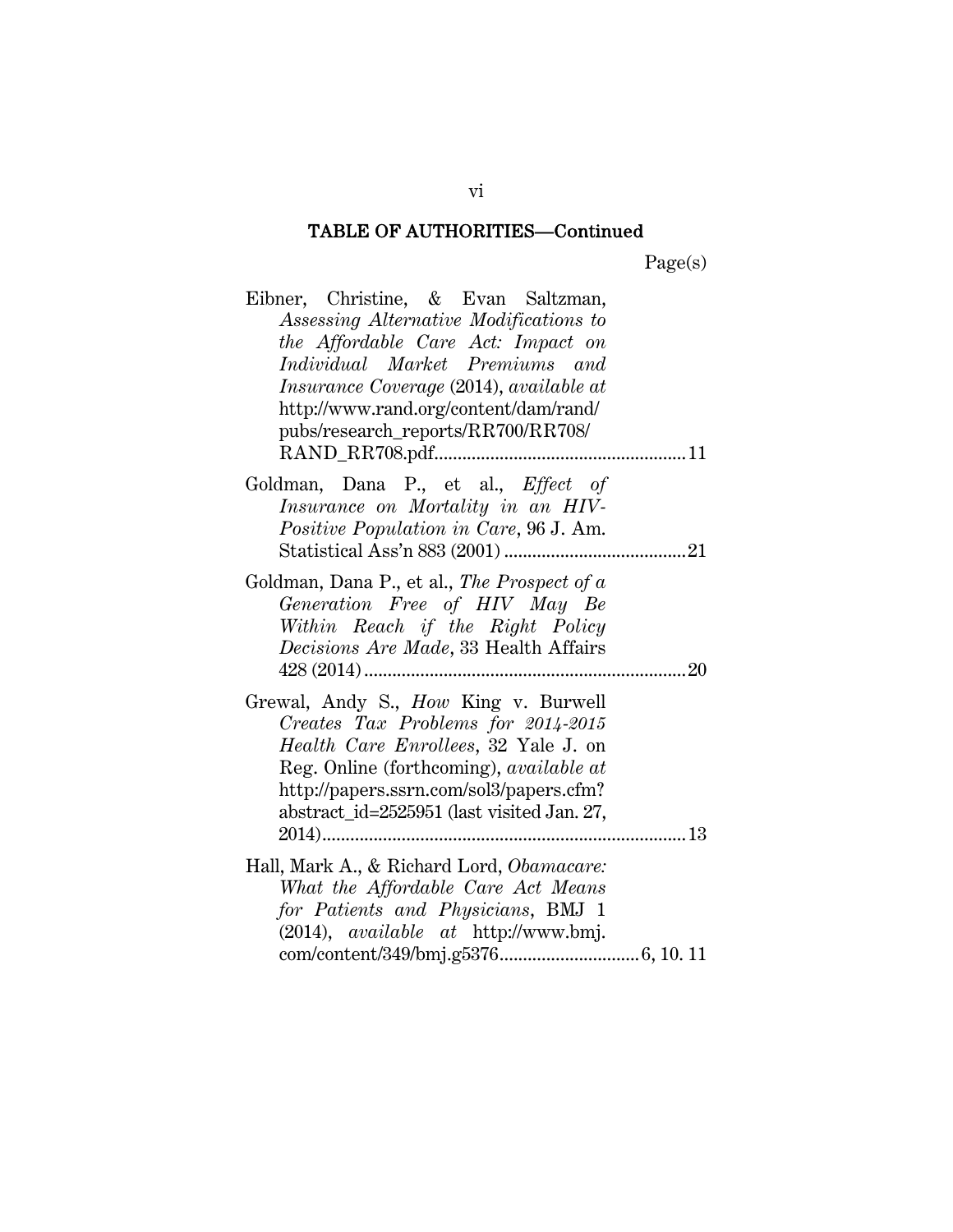Page(s)

|  | Hall, Mark A., Disingenuous: The Latest |  |  |
|--|-----------------------------------------|--|--|
|  | Legal Challenges to Insurance Market    |  |  |
|  |                                         |  |  |

- Hamel, Liz, et al., *Survey of Non-Group Health Insurance Enrollees: A First Look At People Buying Their Own Health Insurance Following Implementation of the Affordable Care Act* (2014), *available at* https://kaiserfamily foundation.files.wordpress.com/2014/06/ survey-of-non-group-health-insuranceenrollees-findings-final1.pdf ..................................... 15
- Harvard Law School Center for Health Law and Policy Innovation, *Massachusetts Case Study: Health Reforms in Conjunction with the Ryan White Program Lead to Improved Individual and Public Health Outcomes and Cost Savings* (May 2014), *available at* http:// www.chlpi.org/wp-content/uploads/2014/ 01/CHLPI-MA-Case-Study\_5-28-14.pdf .......................... 25

Harvard Law School Center for Health Law and Policy Innovation, *Massachusetts Case Study: Health Reforms Lead to Improved Individual and Public Health Outcomes and Cost Savings* (June 2012), *available at* http://www. law.harvard.edu/academics/clinical/lsc/ documents/FACT\_SHEET\_%20MA Case\_Study\_on\_Health\_Reforms6-27- 12.pdf ............................................................................ 25

vii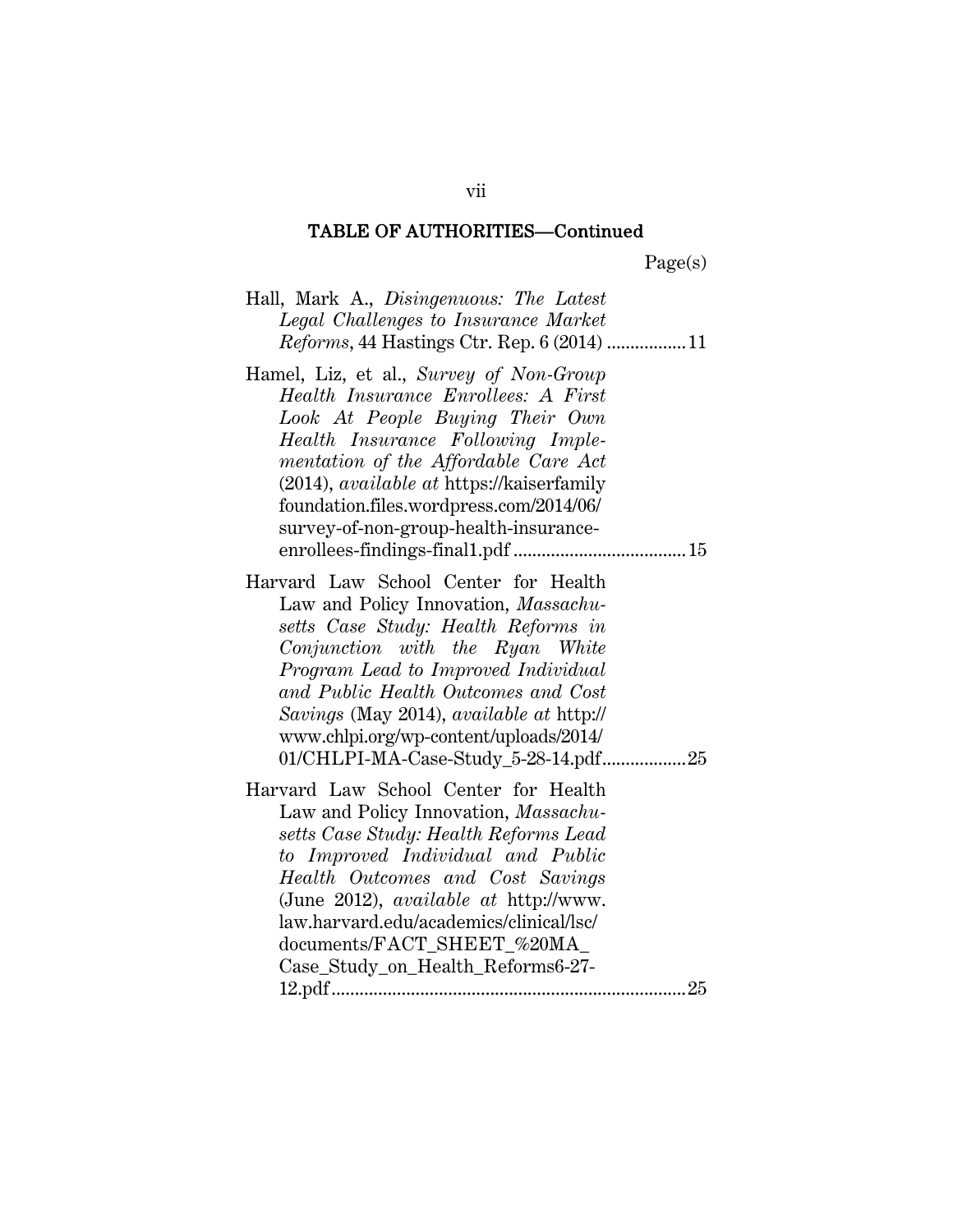Page(s)

| HHS, Office of the Assistant Secretary for       |
|--------------------------------------------------|
| Planning and Evaluation, Health                  |
| Insurance Marketplace 2015 Open                  |
| Enrollment Period: December                      |
| Enrollment Report (Dec. 2014),                   |
| <i>available at http://aspe.hhs.gov/health/</i>  |
| reports/2014/MarketPlaceEnrollment/              |
| Dec2014/ib_2014Dec_enrollment.pdf 9              |
| Holman, Jeremy, et al., <i>Massachusetts and</i> |
| Southern New Hampshire HIV/AIDS                  |
| Consumer Study (June 2011), available            |
| at http://www.mass.gov/eohhs/docs/dph/           |
|                                                  |
| Institute of Medicine, A Shared Destiny:         |
| Community Effects of Uninsurance                 |
| $(2003)$ , <i>available at</i> http://www.iom.   |
| edu/Reports/2003/A-Shared-Destiny-               |
| Community-Effects-of-Uninsurance.                |
|                                                  |
| Institute of Medicine, America's Uninsured       |
| Crisis: Consequences for Health and              |
| Health Care (2009), available at http://         |
| www.iom.edu/Reports/2009/Americas-               |
| Uninsured-Crisis-Consequences-for-               |
| Health-and-Health-Care.aspx  17, 28, 29          |

viii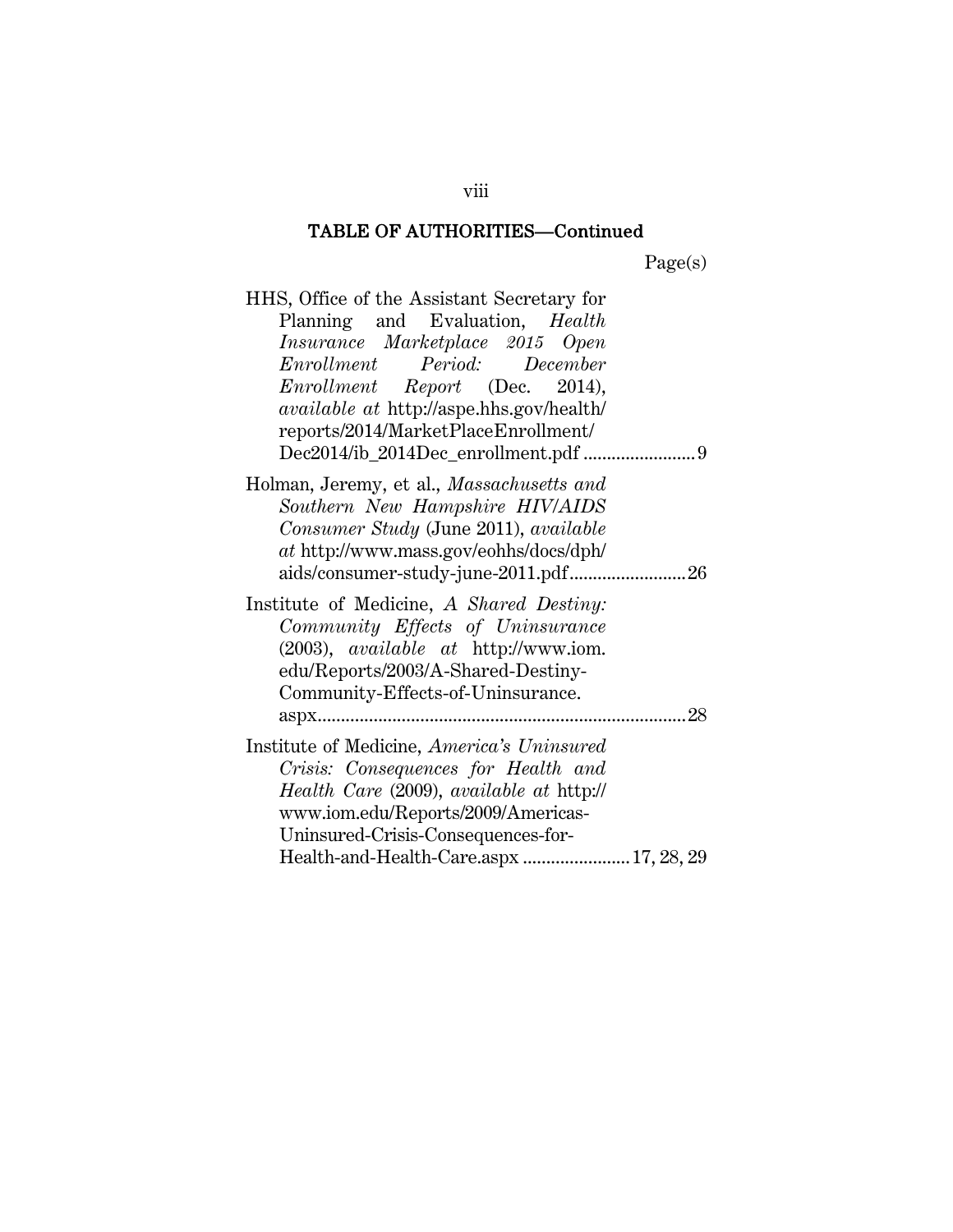Page(s)

| Jost, Timothy, <i>Implementing Health</i><br>Reform: A Summary Health Insurance<br>Marketplace Enrollment Report,<br>Health Affairs Blog (May 1, 2014),<br><i>available</i> at http://healthaffairs.org/<br>blog/2014/05/01/implementing-health-<br>reform-a-summary-health-insurance-                                           |
|----------------------------------------------------------------------------------------------------------------------------------------------------------------------------------------------------------------------------------------------------------------------------------------------------------------------------------|
| Kaiser Commission on Medicaid and the<br>Uninsured, The Uninsured: A Primer:<br>Key Facts About Health Insurance on<br>the Eve of Health Reform (2013),<br><i>available at</i> http://files.kff.org/<br>attachment/the-uninsured-a-primer-<br>key-facts-about-health-insurance-and-                                              |
| the-uninsured-in-america-primer 16, 17<br>Kates, Jennifer, et al., Assessing the<br>Impact of the Affordable Care Act on<br>Health Insurance Coverage of People<br>with HIV (2014), available at https://<br>kaiserfamilyfoundation.files.wordpress.<br>com/2013/12/8535-assessing-the-<br>impact-of-the-affordable-care-act-on- |
| Levi, Jeffrey, et al., Outbreaks: Protecting<br>America From Infectious Diseases<br>(Dec. 2014), <i>available at http://healthy</i><br>americans.org/assets/files/Final%20                                                                                                                                                       |

ix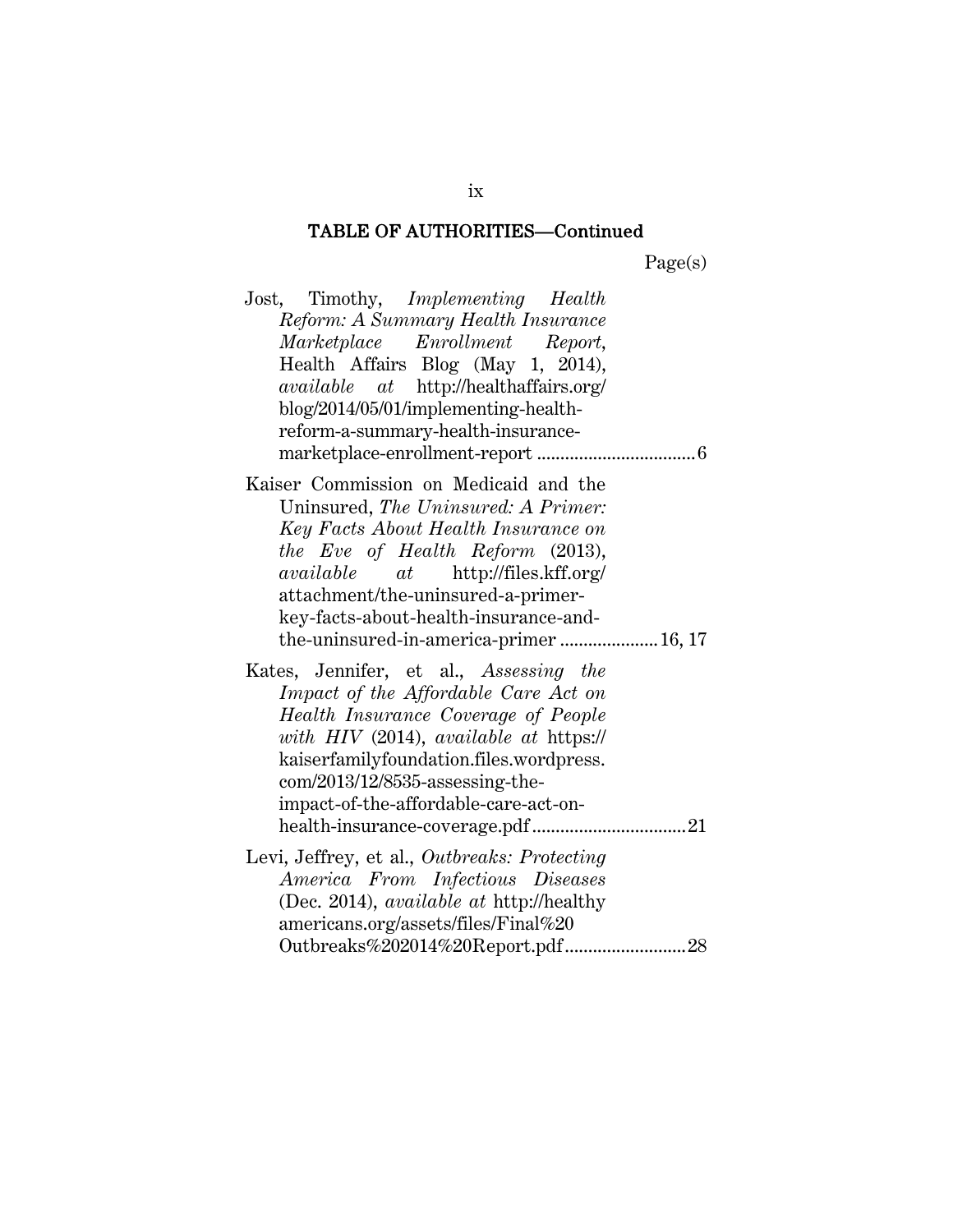| Levitt, Larry, & Gary Claxton, The<br>Potential Side Effects of Halbig (July<br>31, 2014), available at http://kff.org/<br>health-reform/perspective/the-<br>potential-side-effects-of-halbig/ 13 |
|---------------------------------------------------------------------------------------------------------------------------------------------------------------------------------------------------|
| Lurie, Nicole, H1N1 Influenza, Public<br>Health Preparedness, and Health Care<br>Reform, 361 New Eng. J. Med. 843                                                                                 |
| Maciosek, Michael V., et al., Greater Use of<br>Preventive Services in U.S. Health<br>Care Could Save Lives At Little Or No                                                                       |
| McManus, Kathleen A., et al., Current<br>Challenges to the United States' AIDS<br>Drug Assistance Program and<br>Possible Implications of the Affordable<br>Care Act, 2013 AIDS Res. &            |
| McMorrow, Stacey, et al., Determinants of<br>Receipt of Recommended Preventive<br>Services: Implications for the<br><i>Affordable Care Act</i> , 104 Am. J. Pub.                                  |
| Mugavero, Michael J., et al., The State of<br>Engagement in HIV Care in the<br>United States: From Cascade to<br>Continuum to Control, 57 Clinical                                                |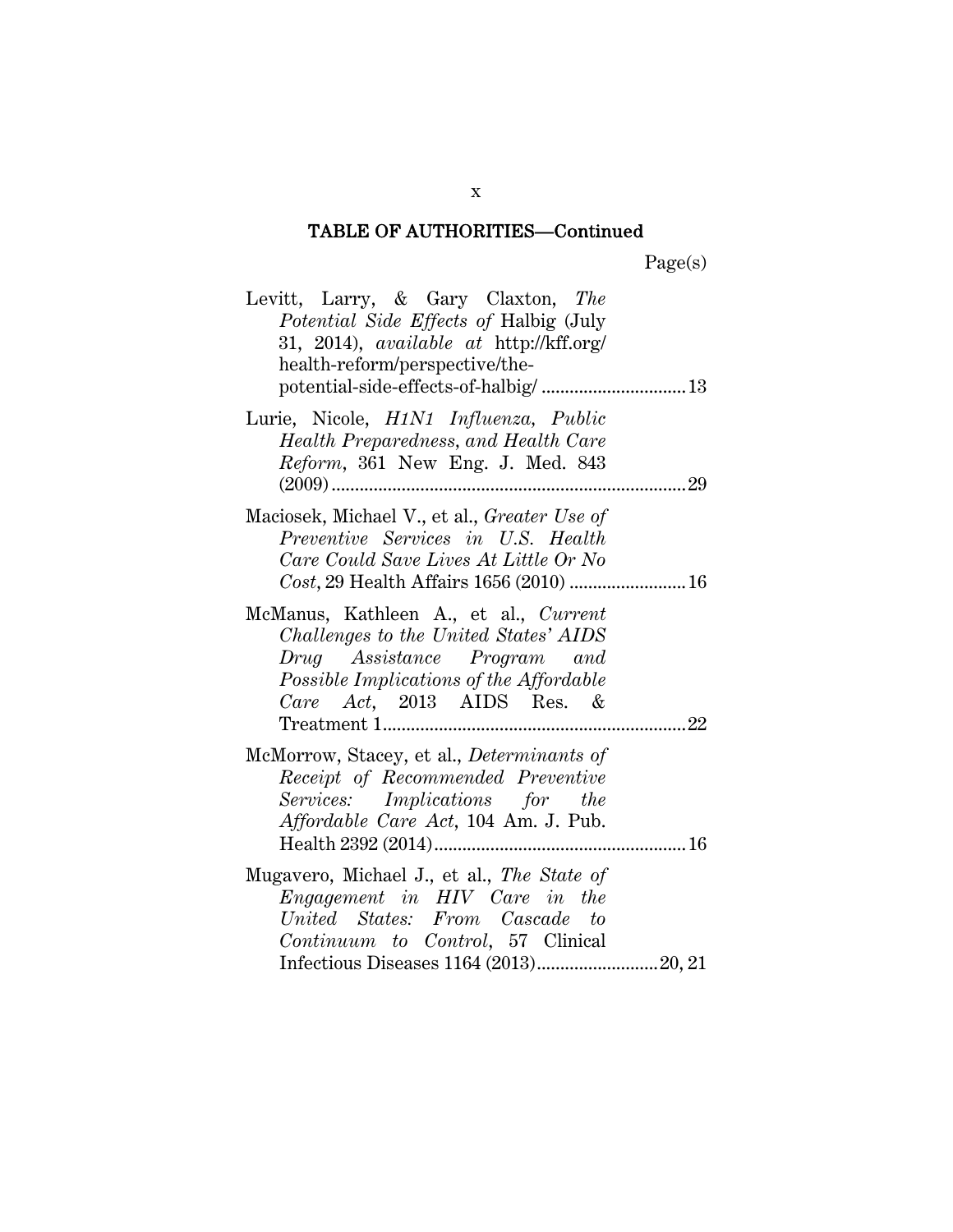| aget | s |
|------|---|
|      |   |

| Reeve, Megan, et al., The Impacts of the<br>Affordable Care Act on Preparedness<br>Resources and Programs: Workshop<br>29                                                                                                                                                                    |
|----------------------------------------------------------------------------------------------------------------------------------------------------------------------------------------------------------------------------------------------------------------------------------------------|
| Riley, Elise D., Population-Level Effects of<br>Uninterrupted Health Insurance On<br>Services Among HIV-Positive<br>Unstably Housed Adults, 23 AIDS                                                                                                                                          |
| Saltzman, Evan, & Christine Eibner, The<br>Effect of Eliminating the Affordable<br>Care Act's Tax Credits in Federally<br>Facilitated Marketplaces (Jan. 2015),<br><i>available</i> at http://www.rand.org/<br>content/dam/rand/pubs/research_reports/<br>RR900/RR980/RAND_RR980.pdf  13, 14 |
| Snider, Julia Thornton, et al., <i>Nearly 60,000</i><br>Uninsured and Low-Income People<br>with HIV/AIDS Live in States that are<br>not Expanding Medicaid, 33 Health                                                                                                                        |
| Sommers, Benjamin D., et al., Changes in<br>Mortality After Massachusetts Health<br>Care Reform, 160 Annals of Internal                                                                                                                                                                      |
| Sommers, Benjamin D., et al., Mortality<br>and Access to Care among Adults after<br>State Medicaid Expansions, 367 New                                                                                                                                                                       |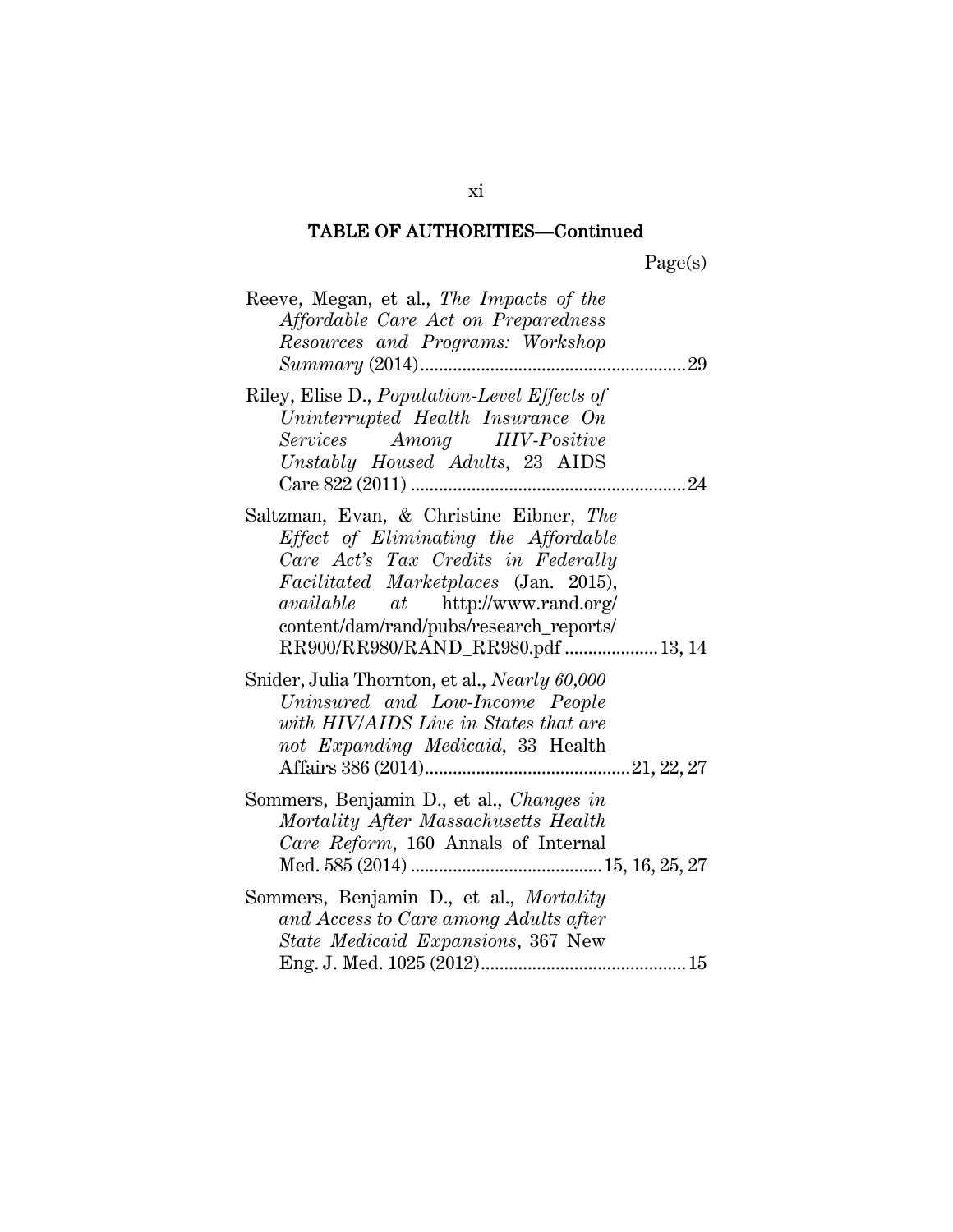Page(s)

| Sood, Neeraj, et al., <i>HIV Care Providers</i><br>$Emphasize the \,º$ Importance of the Ryan<br>White Program for Access to and<br><i>Quality of Care,</i> 33 Health Affairs 394 |    |
|-----------------------------------------------------------------------------------------------------------------------------------------------------------------------------------|----|
| Van Der Wees, Philip J., et al.,<br>Improvements in Health Status after<br><i>Massachusetts Health Care Reform,</i> 91                                                            |    |
| Vinter, Serena, et al., <i>Public Health</i><br>Preparedness in a Reforming Health<br><i>System,</i> 4 Harv. L. & Pol'y Rev. $339$                                                | 29 |
| Wagner, Zachary, et al., The Affordable<br>Care Act May Increase the Number of<br>People Getting Tested for HIV By<br>Nearly 500,000 by 2017, 33 Health                           |    |

xii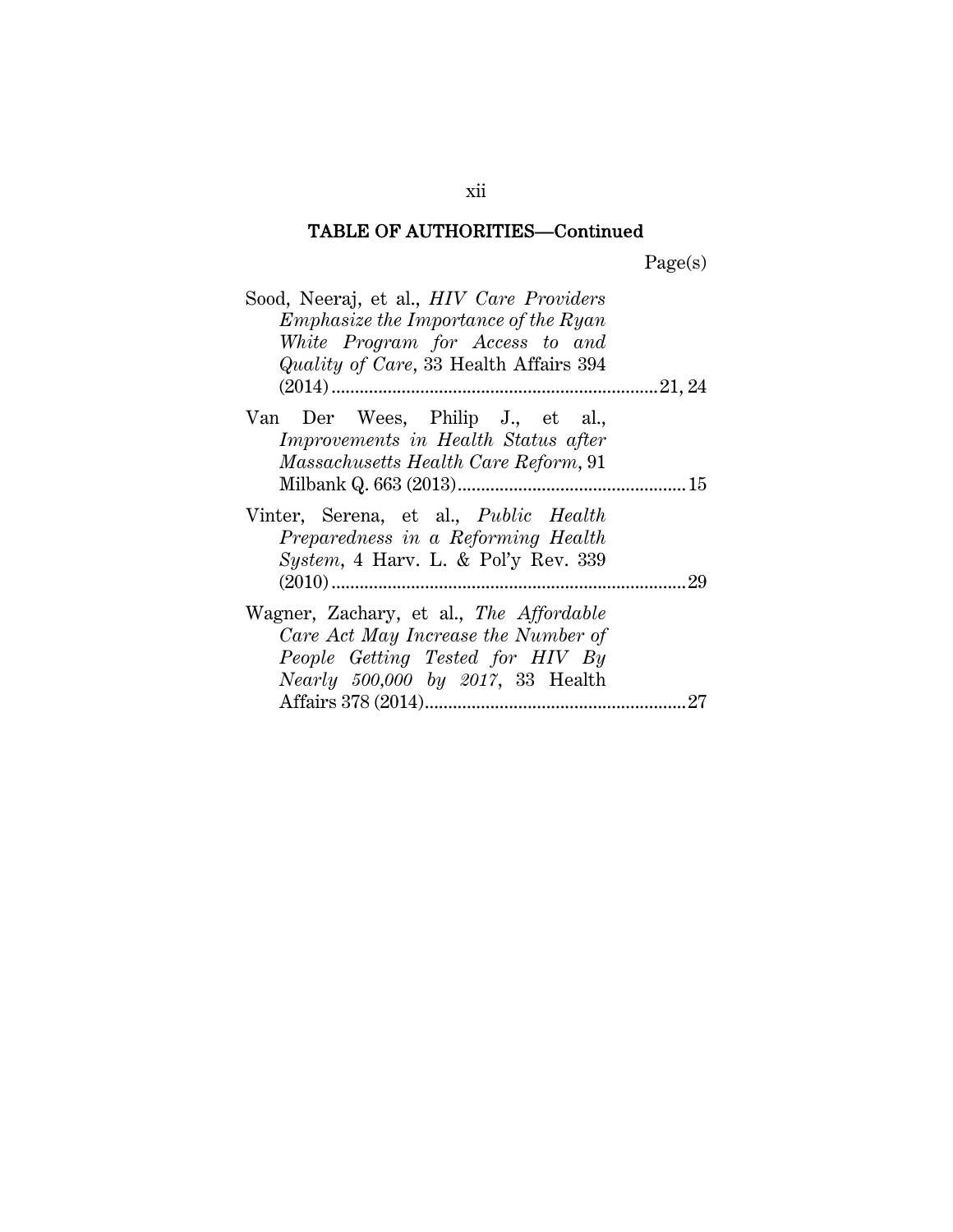#### INTEREST OF AMICI CURIAE<sup>1</sup>

Amici are the Harvard Law School Center for Health Law and Policy Innovation; ADAP Advocacy Association; AID Atlanta, Inc.; AIDS Action Coalition of Huntsville; AIDS Action Committee of Massachusetts; AIDS Alabama; AIDS Foundation of Chicago; AIDS Institute; AIDS Project Los Angeles; AIDS Resource Center of Wisconsin; AIDS Resource Center Ohio; AIDS United; American Academy of HIV Medicine; Association of Nurses in AIDS Care; Caracole, Inc.; Cascade AIDS Project; Center for HIV Law and Policy; Christie's Place; Colorado Organizations Responding to AIDS; Community Access National Network; Community Catalyst; Duke AIDS/HIV and Cancer Legal Project; Equality New Mexico; Gay Men's Health Crisis; God's Love We Deliver; Health-HIV; HIV Medicine Association; Illinois Coalition for Immigrant and Refugee Rights; Justice Resource Institute; Legacy Community Health Services; Lifelong; Los Angeles LGBT Center; Michigan Consumers for Healthcare; Nashville CARES; National Alliance of State and Territorial AIDS Directors; New Hampshire Voices for Health; NJ For Health Care; NO/AIDS Task Force; North Carolina AIDS Action Network; Ohio Public Health Association; Positive Women's Network Colorado; Pozitively Healthy Coalition; Project Inform; Southern HIV/AIDS Strategy

 $\overline{a}$ 

<sup>&</sup>lt;sup>1</sup> By letters on file with the Clerk, all parties have consented to the filing of this brief. Pursuant to Supreme Court Rule 37.6, amici state that no counsel for a party authored this brief in whole or in part; no counsel or party made a monetary contribution intended to fund the preparation or submission of this brief; and no person—other than amici, their members, or their counsel—made such a monetary contribution.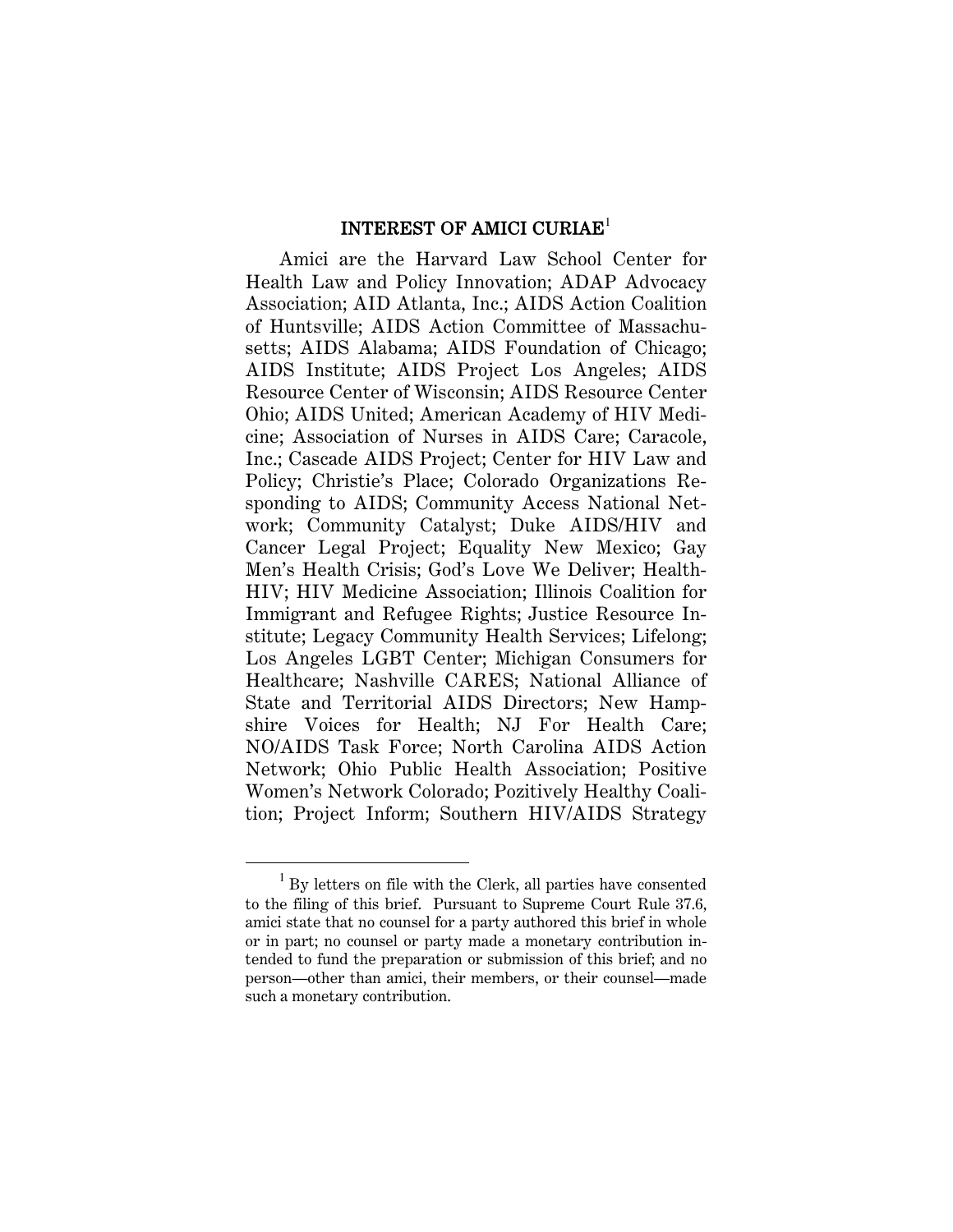Initiative; UHCAN Ohio; Whitman-Walker Health; and Women's Collective.

While each amicus has its own particular mission, they collectively serve populations that are deeply affected by the availability of federal subsidies under the Patient Protection and Affordable Care Act, Pub. L. No. 111-148, 124 Stat. 119 (2010). Several amici are dedicated to addressing the needs and interests of people living with HIV and AIDS, and all amici have can speak to the harmful consequences that would result from a reversal in this case.

Amici write: (1) to demonstrate that Congress's provision in the ACA of federal subsidies to people who have gained access to insurance on the federal exchanges accomplishes Congress's goal of achieving near-universal coverage and improving the Nation's health; (2) to explain the harms—to vulnerable populations, middle- and low-income households, and higherearning households alike—that Petitioners' erroneous interpretation of the ACA would cause; and (3) to explain the negative effect that Petitioners' proposed interpretation of the ACA would have on the national ability to respond to public health threats, such as the HIV epidemic, the Ebola virus, pandemic flu, or other as-yet unanticipated public health crises.

### SUMMARY OF ARGUMENT

One of the central pillars of the ACA is Congress's creation of health insurance exchanges, which expanded access to the private individual health insurance market for households that do not receive employersponsored or public health insurance coverage. U.S.C. § 18091 $(2)(D)$ , (I)-(J). As the Act's structure demonstrates, Congress understood that ensuring na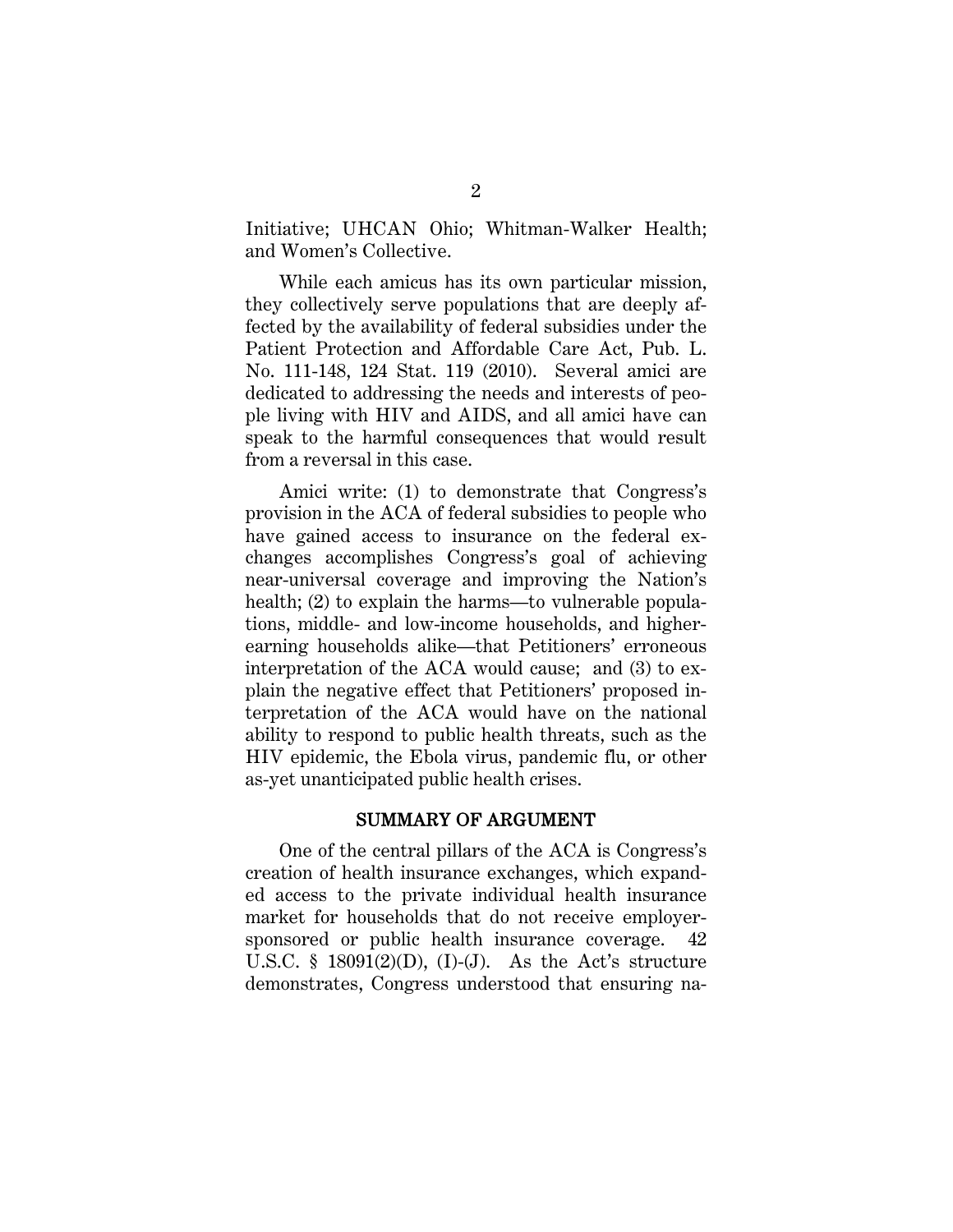tionwide access to affordable health insurance requires eliminating discriminatory practices, mandating coverage to achieve broad insurance risk pools, and extending subsidies to middle- and low-income Americans who cannot afford to purchase coverage on their own. Together, the ACA's insurance market reforms, individual mandate, and subsidies have yielded the Act's core achievement: transforming the private health insurance markets in all 50 States and the District of Columbia such that nearly all Americans now have access to health insurance.

The government persuasively demonstrates, and the court of appeals correctly held, that the language, structure, and purpose of the Act reveal Congress's aim to permit the use of federal subsidies even in States that decline to establish State exchanges. Those arguments will not be repeated here. Amici write to explain that it makes eminent sense that Congress would have provided for such a scenario, and that available data show that the ACA is accomplishing Congress's goal of achieving "near-universal" access to quality health insurance coverage. 42 U.S.C. § 18091(2)(D). Early results include dramatic expansions of health insurance access among middle- and low-income households and significant reforms in the private insurance market that benefit exchange participants of all income levels nationwide. Health insurance plans are now more comprehensive, premium prices have remained stable, and discriminatory insurance coverage practices are prohibited.

Importantly, increased access to health insurance benefits not only the newly insured, but the Nation as a whole, as Congress intended. This brief reports evidence of both types of success. First, Congress's achievement of its goal is reflected in accounts of indi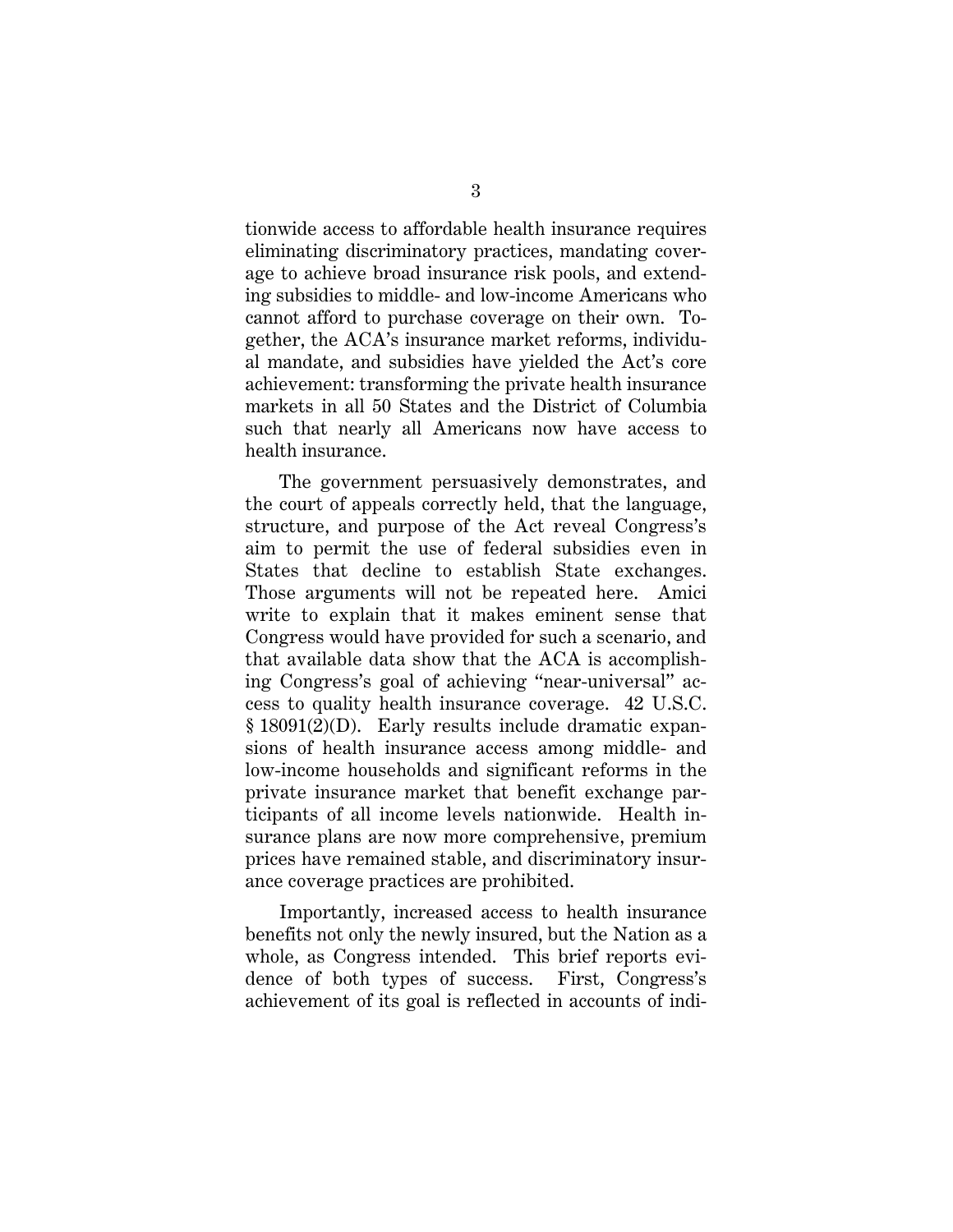viduals and families whose lives are transformed because—through the subsidies available in all States they can now obtain the health care they need and are less subject to financial insecurity. Second, the ACA's expansion of health insurance access in all States promises to improve the national ability to respond to epidemics and other large-scale public health threats, just as health insurance access improved the ability of States with broad health insurance to combat the HIV epidemic.

The negative results of a reversal in this case go well beyond "adverse policy consequences." Pet. Br. 15. Rather, the evidence shows that Petitioners' proposed interpretation of the ACA would render a significant provision of the Act ineffective in a majority of States. There is no reason to interpret the Act to render the federal exchanges inoperative, depriving millions of people of access to the health insurance on which they now depend, when Congress plainly intended to bring about the very improvements in individual, familial, and national health care that the ACA has provided when interpreted as the Internal Revenue Service and the Fourth Circuit have interpreted it. This Court should affirm the judgment of the court of appeals.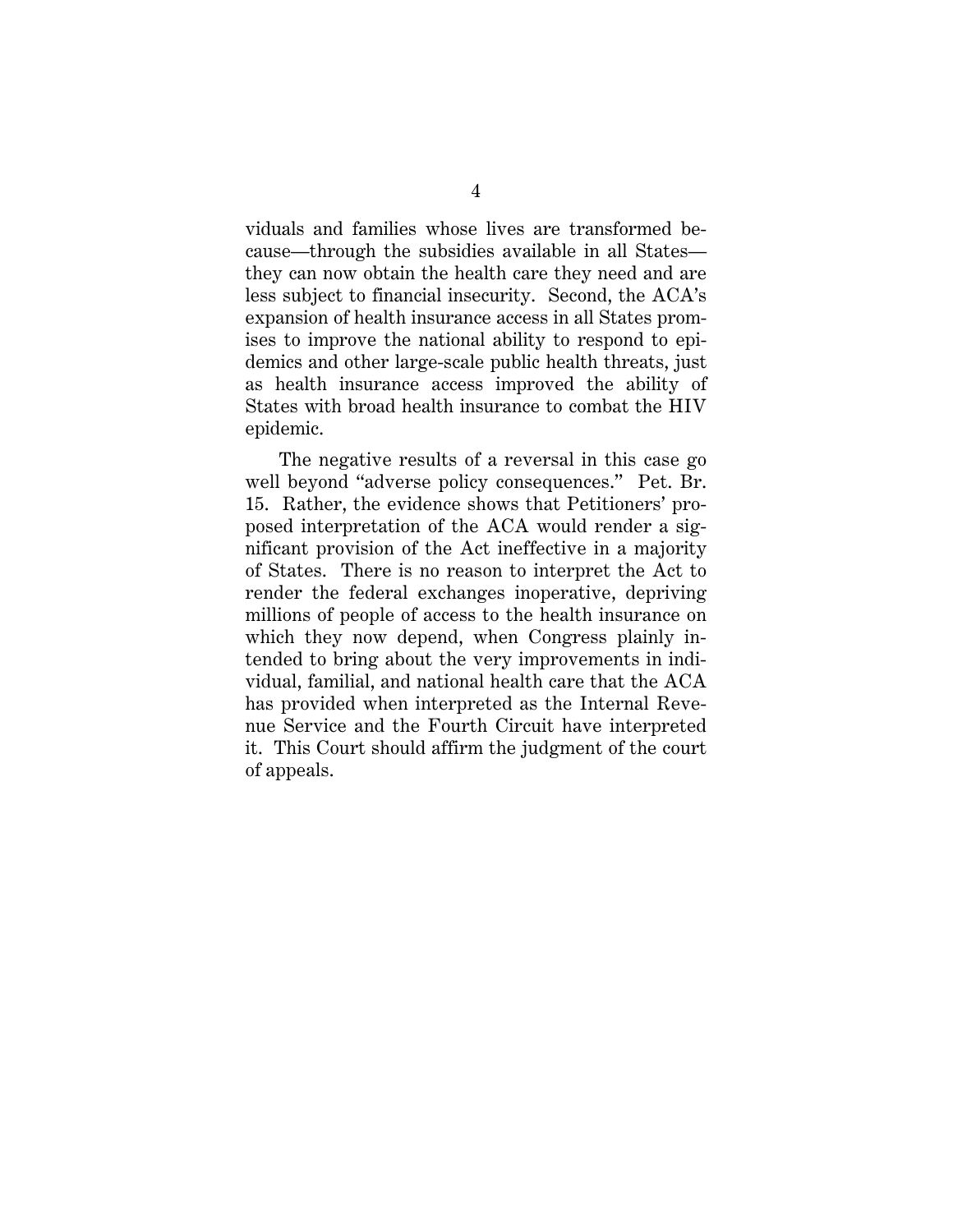#### ARGUMENT

REVERSAL OF THE JUDGMENT BELOW WOULD DEPRIVE MILLIONS OF RECENTLY INSURED AMERICANS OF NEW-FOUND ACCESS TO HEALTH INSURANCE, SERIOUSLY THREATEN HEALTH OUTCOMES, AND UNDERMINE THE NATION'S ABILITY TO ADDRESS EPIDEMICS AND OTHER PUBLIC HEALTH THREATS

#### A. The ACA's Provision Of Federal Subsidies In All States Has Dramatically Improved Health Insurance Access And Is Integral To The Act's Insurance Market Reforms

The ACA's overall impact on the U.S. health care landscape cannot yet be definitively assessed, but the Act has already transformed the private individual health insurance markets nationwide by significantly expanding access among middle- and low-income households and by reforming these markets for all participants. But if individuals and families in 34 States lose access to federal subsidies—as Petitioners would have it—then health insurance would once again become unaffordable for many, and the federal health insurance exchanges would likely collapse. As a result, the individuals and families who have gained so much under the Act would personally suffer the consequences: Millions of middle- and low-income households would lose access to health insurance altogether, and millions more would have to pay significantly higher premiums to maintain coverage.

#### 1. The ACA's subsidies have yielded unprecedented gains in insurance access among middle- and low-income households

Before the ACA's premium subsidies, middle- and low-income Americans had great difficulty obtaining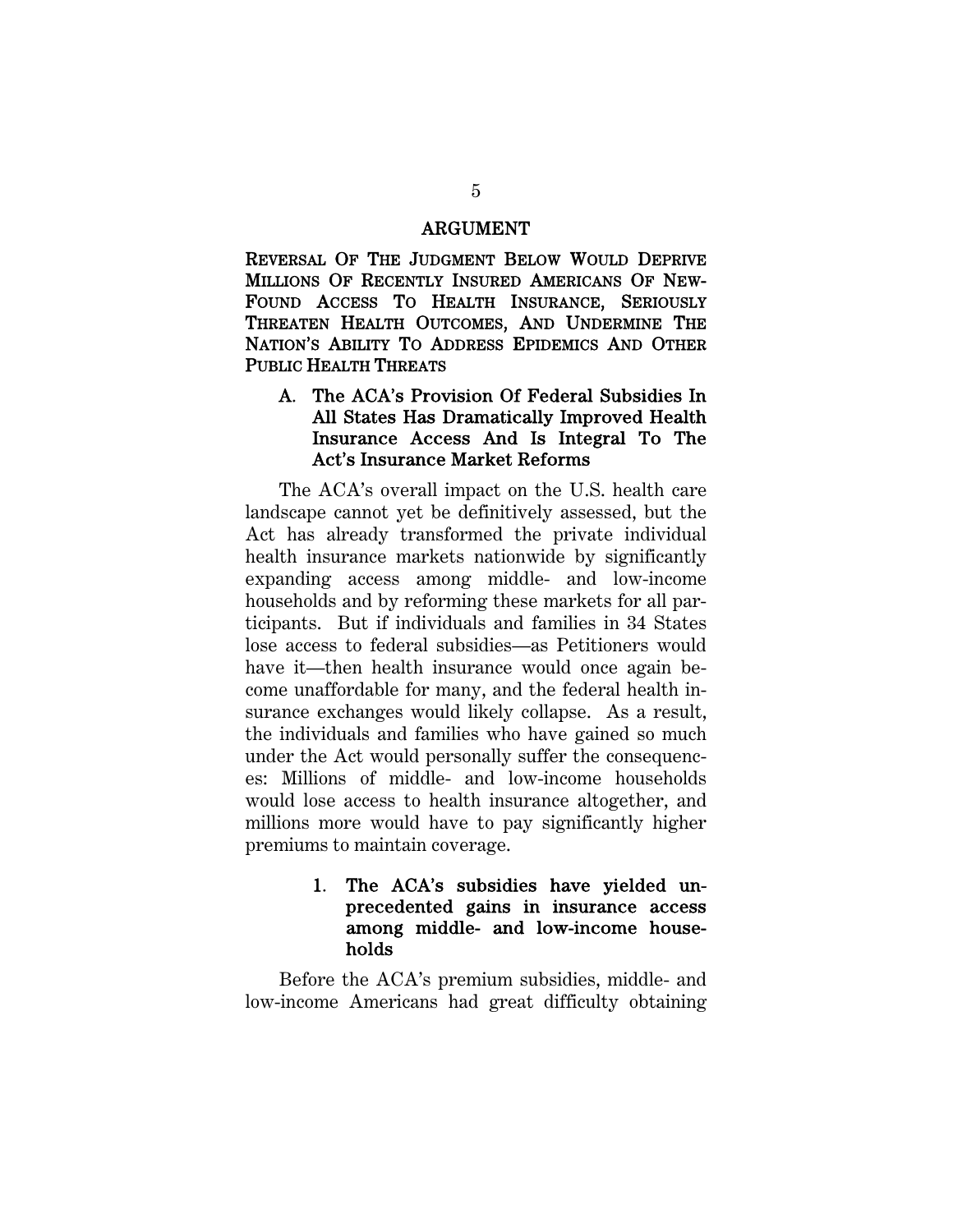affordable health insurance coverage. Millions of households could not access affordable health insurance through their employer, were ineligible for Medicaid and Medicare, and were excluded by—or simply could not afford—plans offered on the private individual market. *See* Hall & Lord, *Obamacare: What the Affordable Care Act Means for Patients and Physicians*, BMJ 1, 2 (2014). The 2014 launch of the ACA's health insurance exchanges brought a sea change, as every household with an income between 100 and 400 percent of the Federal Poverty Level (FPL) (between \$11,670 and \$46,680 for an individual, and between \$23,850 and \$95,400 for a family of four in 2014) could access comprehensive health insurance, regardless of employment, place of residence, or health status. Notwithstanding a rollout plagued by technical difficulties, 8 million people nationwide enrolled in exchange health plans during the 2014 open enrollment period, with over 6.7 million individuals (85 percent) obtaining access to affordable insurance through subsidies. Jost, *Implementing Health Reform: A Summary Health Insurance Marketplace Enrollment Report*, Health Affairs Blog (May 1, 2014).

The transition from being uninsured or underinsured to being adequately insured with the help of federal subsidies can be life-changing. For example, Phil Sherburne, 43, and his wife Leia Bell, 37, own a small business in Salt Lake City.<sup>2</sup> Because of a preexisting shoulder injury, Mr. Sherburne had been unable to access affordable insurance through the individual mar-

<sup>2</sup> The personal accounts reported in this brief were obtained through personal interviews conducted by the Harvard Law School Center for Health Law and Policy Innovation and are used with permission of the individuals involved.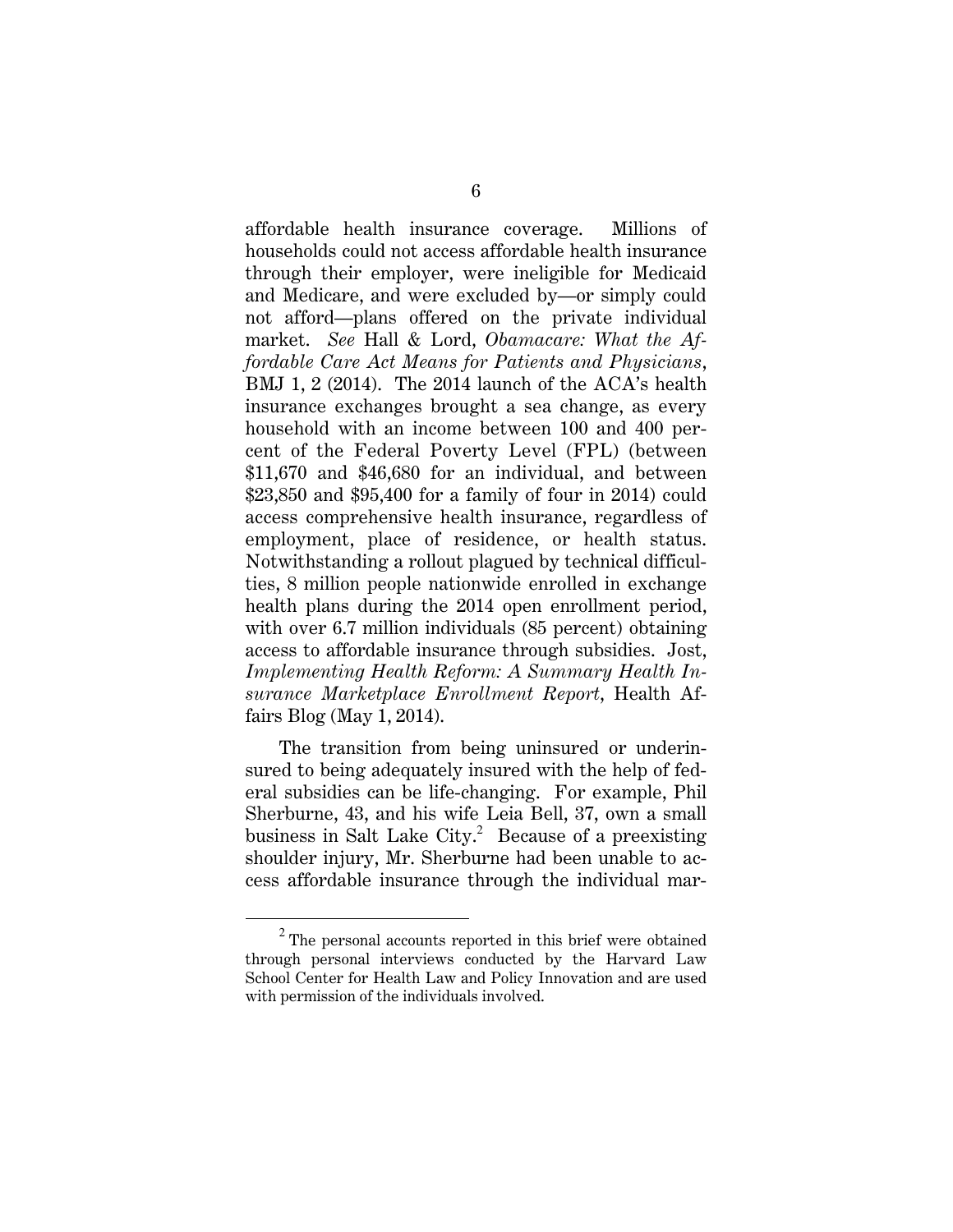ket for himself, his family, or the employees of his small business. Many insurers denied him family and smallgroup coverage altogether; others only offered plans with prohibitively high premiums. When his family was uninsured, Mr. Sherburne could not obtain treatment for his injured shoulder, Ms. Bell could not obtain diagnostic tests for persistent abdominal pain, and the couple had to pay out-of-pocket for all health care for their three sons, ages 13, 10, and 8.

In 2014, after implementation of the ACA, Mr. Sherburne enrolled his family in a health insurance plan through the federally operated exchange in Utah. Mr. Sherburne and Ms. Bell were eligible for subsidies because their projected income was \$40,000, or less than 150 percent FPL. With subsidies, the entire family was covered for a premium of just \$123 per month; without subsidies, the monthly premium would have been \$850. Immediately after becoming insured through the ACA, Mr. Sherburne received his first physical examination in over a decade, visited a dermatologist for cancer screening, and obtained physical therapy that improved his shoulder injury and, his doctor believes, likely eliminated the need for future surgery. Once she became insured, Ms. Bell was able to see a doctor about her abdominal pain and, as a result, received surgery to remove her gallbladder just three days later. The surgery was successful; for the first time in her adult life, Ms. Bell no longer suffers from chronic pain. Mr. Sherburne and Ms. Bell also no longer have to pay out-ofpocket health expenses for their three children. When their son recently broke his thumb, his emergency care and cast were both covered.

Mr. Sherburne and Ms. Bell renewed their health insurance plan on Utah's federal exchange for 2015, and their premium payments remain a low \$174, com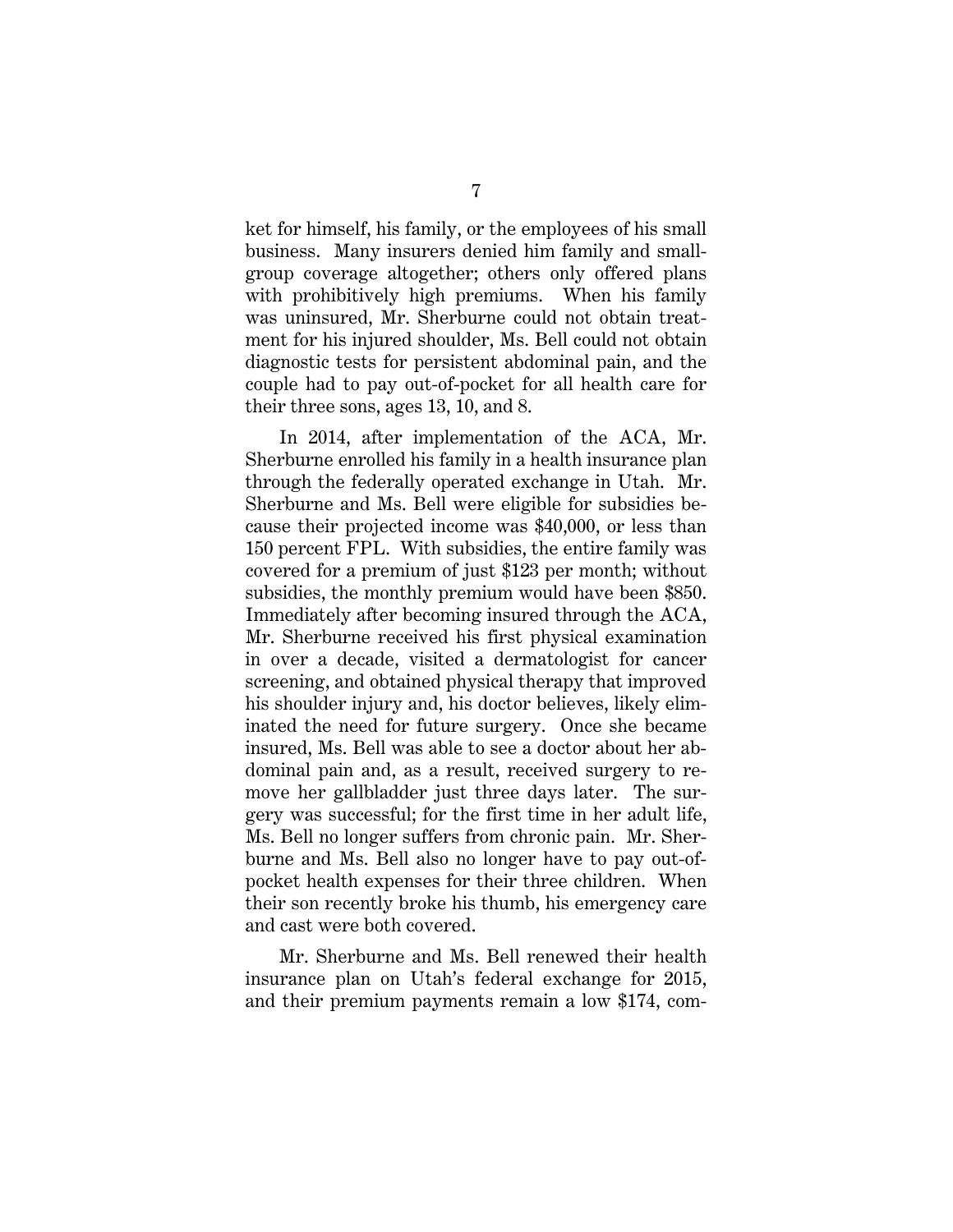pared to the \$805 they would have to pay without subsidies. Without access to their \$631 monthly subsidy, Mr. Sherburne and Ms. Bell would be forced to cancel their family's health insurance coverage. Mr. Sherburne and Ms. Bell cannot pay themselves a higher salary without jeopardizing their business; they both drive used cars and have no monthly car payment; their children already wear hand-me-down clothing; and they do not take family vacations. Their budget simply could not accommodate the \$9660 annual premium that Petitioners' interpretation of the Act would require them to pay.

Lisa Paterson, 60, who is self-employed and lives in Moab, Utah, likewise could not access or afford comprehensive health insurance on the individual market until the ACA's subsidies made it possible. For four years prior to the ACA, she delayed obtaining the health care she needed because of coverage and cost issues. Ms. Paterson was denied access to comprehensive coverage on the individual market because she suffers from preexisting conditions, including an autoimmune disease, osteoporosis, and a previously torn anterior cruciate ligament. Only by depleting her savings account was she able to purchase a high-deductible catastrophic insurance plan, which had a premium of approximately \$330 per month and a \$7000 deductible.

In 2014, however, Ms. Paterson signed up for a comprehensive HMO plan through Utah's federally run exchange that, after subsidies, cost her only \$16.90 per month. Without the subsidies, Ms. Paterson's monthly premium costs would have been \$475.34. In 2014, this comprehensive plan enabled Ms. Paterson to visit her primary care physician four times to monitor her conditions and obtain all recommended preventive care. After a routine mammogram revealed a suspicious mass,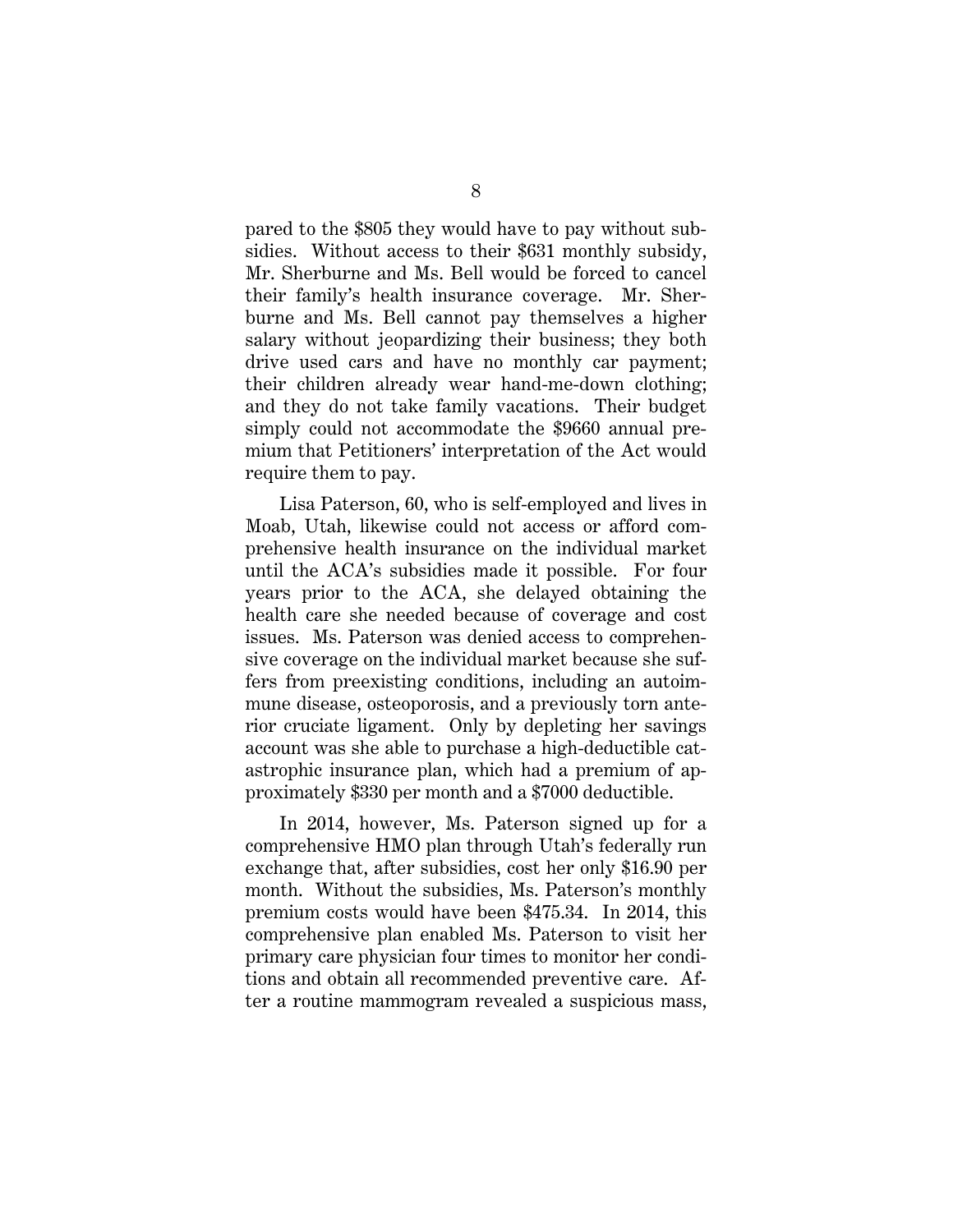Ms. Paterson received diagnostic testing at a worldrenowned cancer institute. During the 2015 open enrollment period, Ms. Paterson purchased a new insurance plan on Utah's federally run exchange and, because she earns less than 133 percent FPL, she now pays just \$26.30 for her monthly premium costs, compared to the \$501.30 she would have to pay without subsidies. If she loses access to this \$475 monthly subsidy, Ms. Paterson's only option for maintaining insurance coverage that costs \$6015 annually would be to withdraw funds from her retirement account.

As the 2015 open enrollment period is still underway, complete enrollment data are not yet available. But preliminary data indicate that subsidies will once again enable millions of middle- and low-income Americans to obtain affordable health insurance coverage in States using federal exchanges. HHS, Office of the Assistant Secretary for Planning and Evaluation, *Health Insurance Marketplace 2015 Open Enrollment Period: December Enrollment Report* 23 (Dec. 2014). Accordingly, all indications are that the subsidies will continue to play a critical role in reducing the number of uninsured Americans.

#### 2. The subsidies are integral to maintaining insurance market reforms for all exchange participants

The ACA's subsidies are important not only to those who qualify for them, but also to those who do not. Households that do not qualify for subsidies nonetheless benefit substantially from the ACA's reforms to the individual health insurance market, to which the subsidies are integral. Those reforms—which apply to all insureds regardless of whether they receive subsidies—have improved health insurance by ensuring con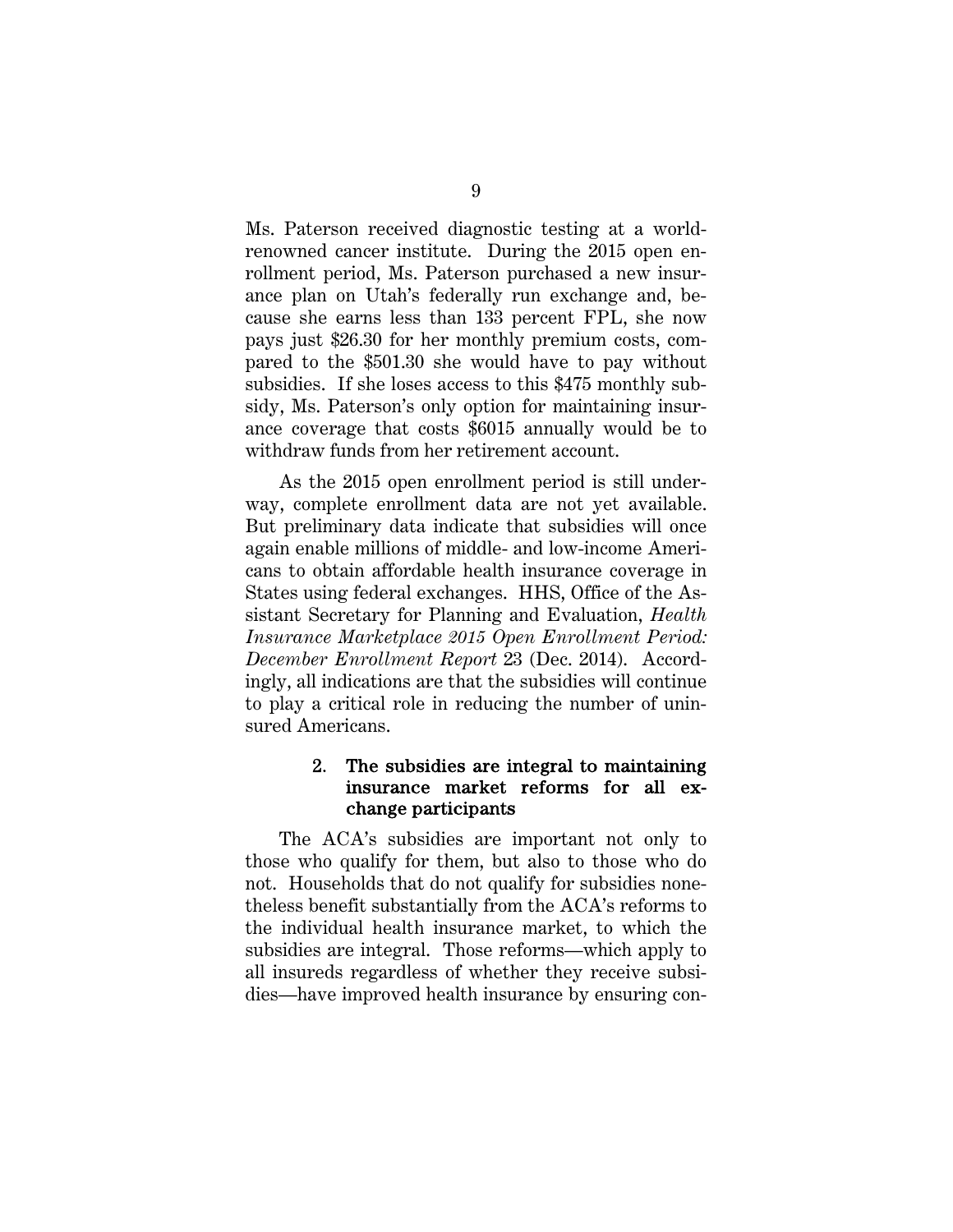sumer protections, expanding health benefits coverage, and making the individual health insurance market more user-friendly. For many, those reforms have also led to an increase in the number of insurance plan offerings and insurers available.

The ACA's reforms provide that insurers cannot exclude coverage for preexisting conditions, arbitrarily rescind coverage, or base premium rates on an individual's health status. Hall & Lord, *Obamacare* at 3. Plan offerings are also far more comprehensive. Before the ACA, only 2 percent of health plans offered on the individual market covered all ten of the "Essential Health Benefit" categories that the ACA now requires. Boutwell & Freedman, *Coverage Expansion and the Justice-Involved Population: Implications for Plans and Service Connectivity*, 33 Health Affairs 482, 483- 484 (2014). Purchasing health insurance on the exchanges is also far easier because insurers are now consolidated into a single marketplace. Further, because insurance plan offerings are now standardized into coverage tiers with defined levels of cost sharing—bronze, silver, gold, and platinum—consumers can more readily compare plans among competing insurers. Hall & Lord, *Obamacare* at 3. For many, the exchanges offer more competitive plan offerings and prices than private insurers offered before the ACA, with new insurers entering the individual markets in response to the opportunity for increased enrollment on the exchanges. *Id*. at 6.

Congress understood, however, that the individual market could not be substantially improved solely through regulation of insurers.  $42 \text{ U.S.C.} \$   $18091(2)(I)$ -(J). To ensure that the ACA's insurance regulations do not cause healthy people to defer purchasing insurance until they are sick, Congress established the "individual mandate"—the requirement that every person either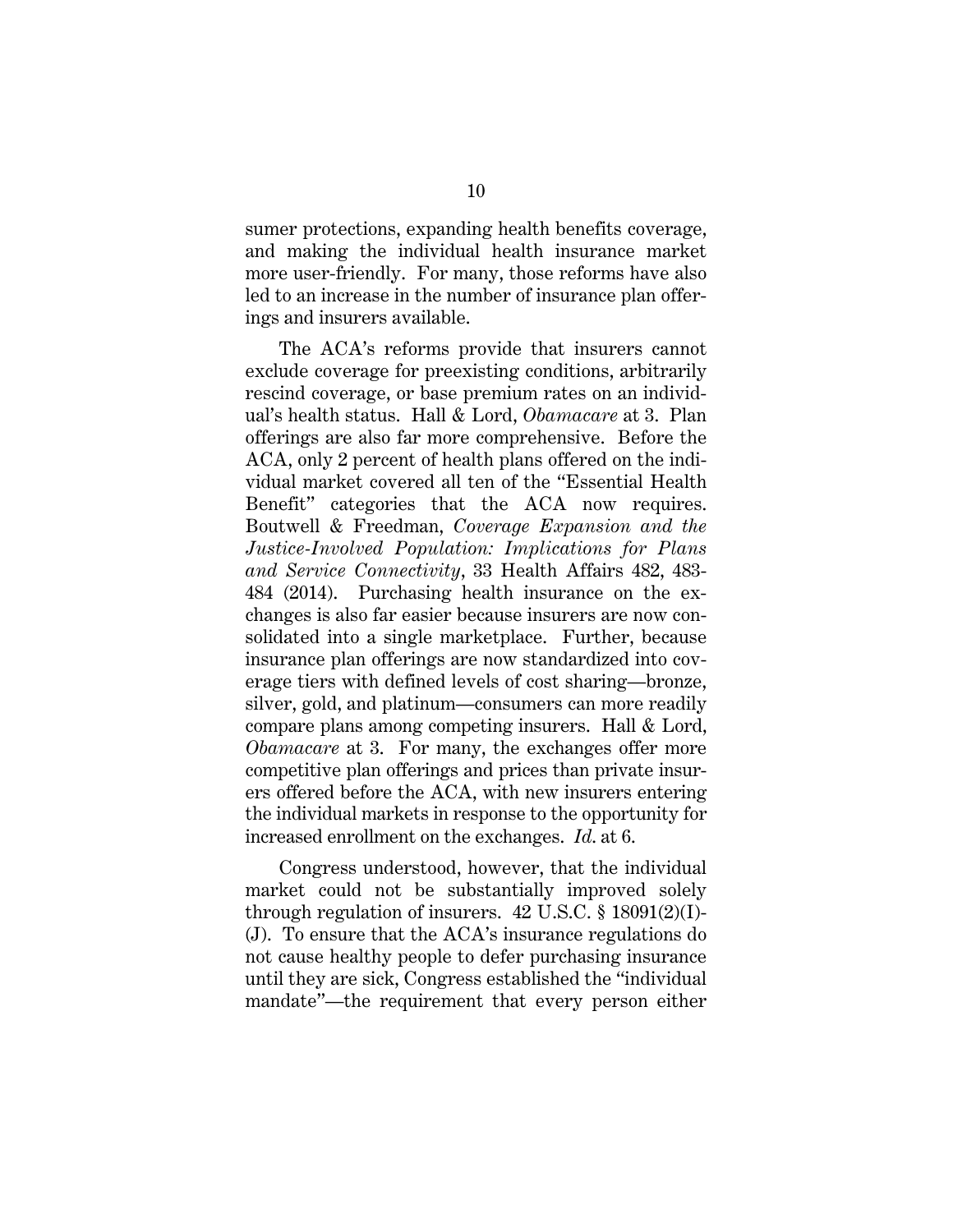purchase health insurance or pay a tax penalty. 26 U.S.C. § 5000A; *National Fed'n of Indep. Bus.* v. *Sebelius*, 132 S. Ct. 2566, 2577, 2580 (2012) (plurality opinion). Congress also ensured that those who are subject to the individual mandate could afford insurance by providing federal subsidies. 42 U.S.C. §§ 18081-18082; 26 U.S.C. § 36B. Together, the individual mandate and federal subsidies have achieved broad insurance coverage nationwide, enabling insurers to offer the ACA's improved insurance products at affordable premiums. *See* Hall & Lord, *Obamacare* at 6.

The individual mandate and subsidies are interdependent. Congress exempted from the individual mandate households that cannot access affordable health insurance. 26 U.S.C. §  $5000A(e)(1)(A)$ . In the absence of federal subsidies, many households in States using federal exchanges would become exempt from the individual mandate because they would no longer have access to affordable insurance. *See* Blumberg et al., *The Implications of a Supreme Court Finding for the Plaintiff in*  King v. Burwell 6 (Jan. 2015). Removing the subsidyeligible population from the exchanges' coverage group would subsequently affect the availability of affordable insurance for higher-earning households. A recent study predicts that eliminating the ACA subsidies would cause a near "death spiral," a cycle of sharp premium increases and subsequent disenrollment until only the sickest individuals remain in the market risk pools. Eibner & Saltzman, *Assessing Alternative Modifications to the Affordable Care Act: Impact on Individual Market Premiums and Insurance Coverage* 25 (2014). A death spiral would result in insurance becoming unaffordable for many higher-earning households, thereby exempting an even greater population from the individual mandate. *See* Hall, *Disingenuous: The Latest Legal Challenges to*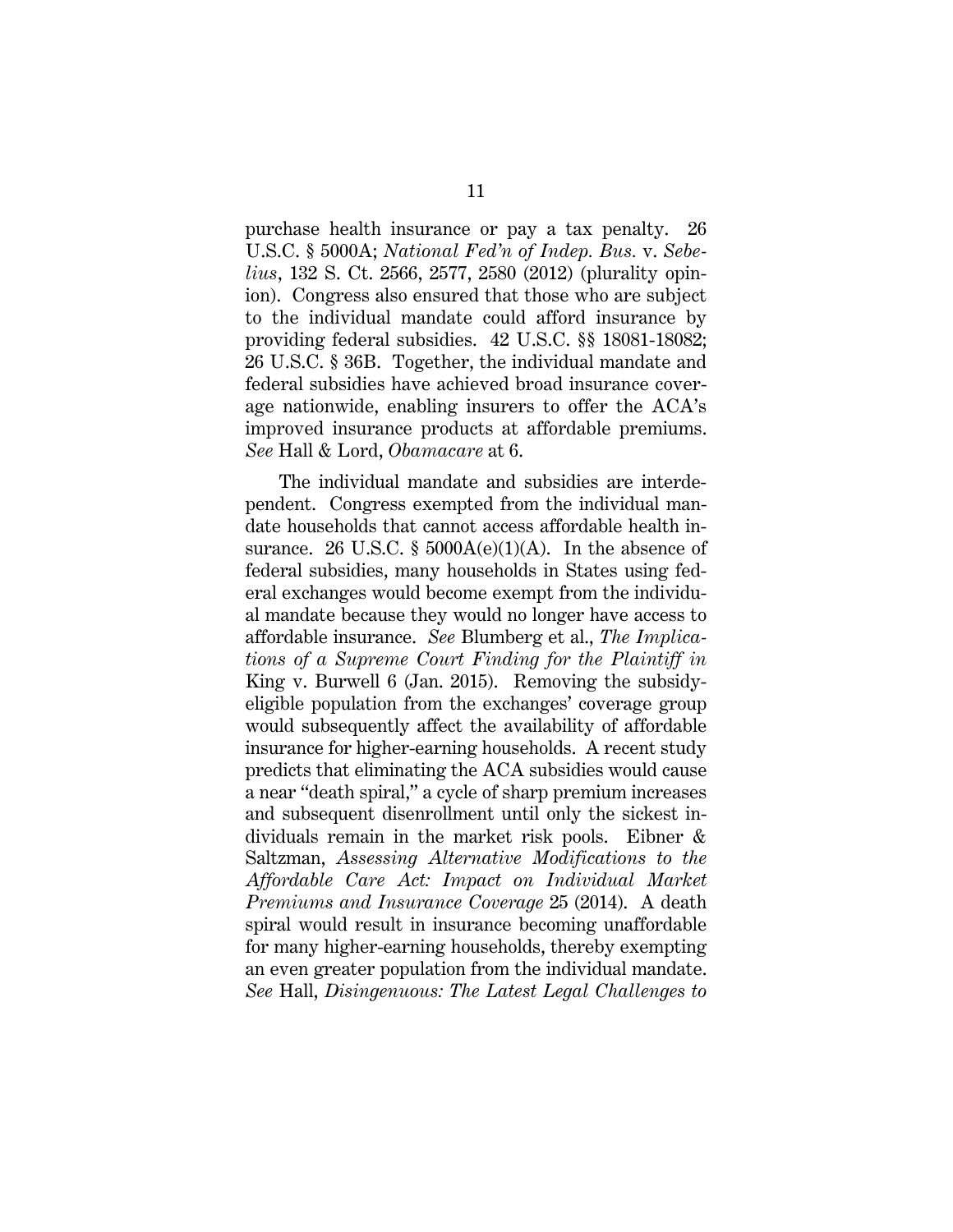*Insurance Market Reforms*, 44 Hastings Ctr. Rep. 6, 6-7 (2014). The study demonstrates that subsidies are essential to preserving the economic viability of the ACA's reforms to the individual health insurance market nationwide. Thus, the ACA's subsidies are significant even to those who do not qualify for them because, in the absence of subsidies, many higher-earning households would also lose access to the ACA's improved insurance products.

#### 3. Insurance access gains and market reforms in most States would be lost if the decision below is reversed

Since its full implementation began just one year ago, the ACA has already reduced significantly the number of uninsured American households and transformed the individual health insurance markets in all 50 States and the District of Columbia. Implementation is an ongoing process for the federal government, States, insurers, health care providers, and households nationwide, and promises to continue to improve health care in the United States for years to come, provided the Act's intended scheme remains in place.

However, if households in 34 States lose access to subsidies, then the Act's scheme would collapse in these States, and middle- and low-income households would lose everything they gained under the ACA. *See* Bordelon et al., *The Stage is Set: Predicting State and Federal Reactions to* King v. Burwell 5 (Jan. 2015) (eliminating subsidies would "deliver a crippling blow to the health care law and tarnish much of the implementation progress that has been made to date"). Of the 6.7 million individuals who relied on subsidies to access health insurance during the 2014 enrollment cycle, 4.6 million live in States where federal exchanges operate; most, if not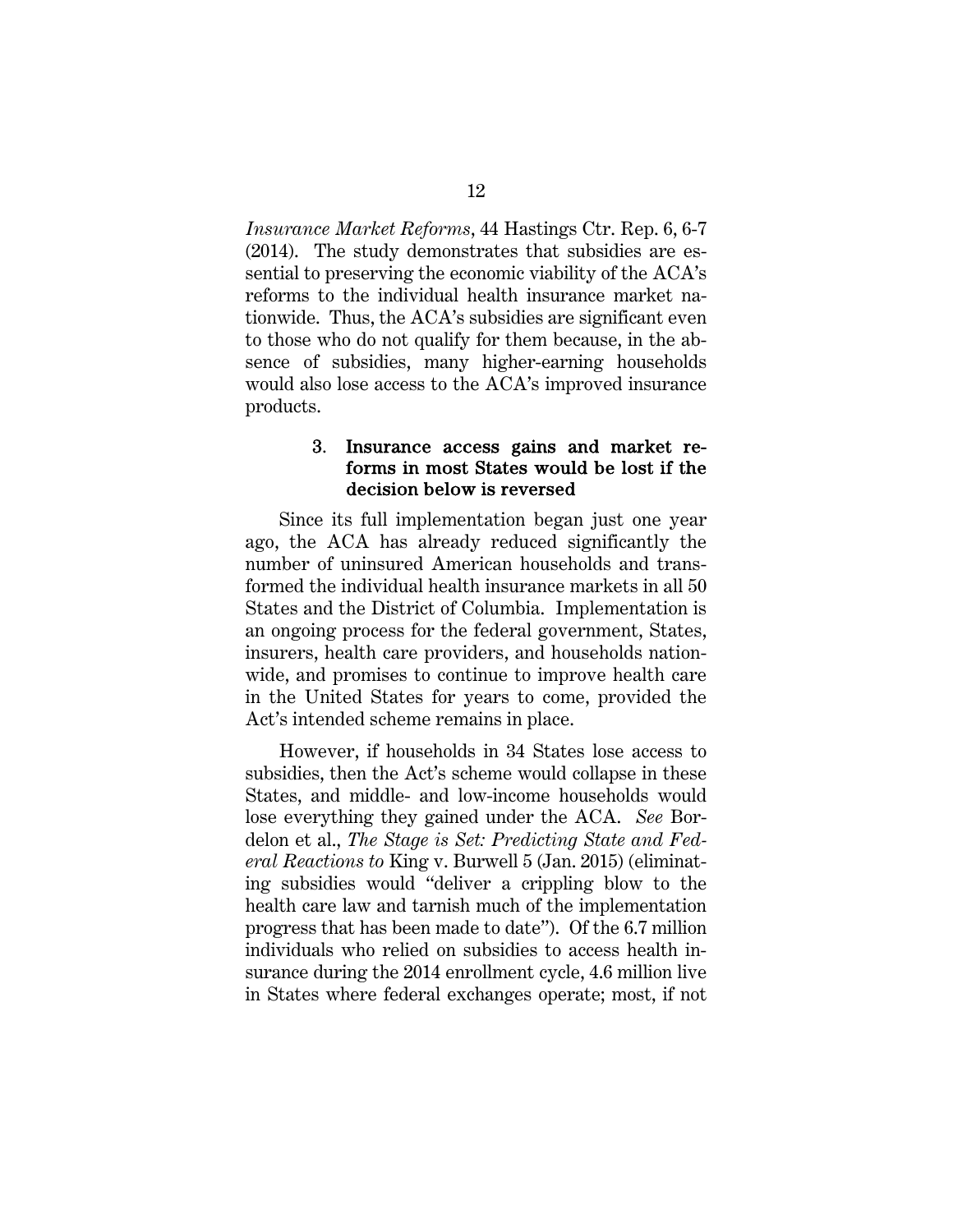all, of those people would see their new-found insurance become immediately unaffordable. Levitt & Claxton, *The Potential Side Effects of* Halbig (July 31, 2014); *see also* Blumberg et al., *Characteristics of Those Affected by a Supreme Court Finding for the Plaintiff in* King v. Burwell 7 (Jan. 2015) (predicting that 99 percent of the subsidy-eligible population would face unaffordable premiums following a ruling for Petitioners). These households, including the Sherburne family and Lisa Paterson in Utah, *see supra* pp. 6-9, would be forced to drop coverage immediately or face an average monthly premium increase of \$400. *See* Committee on Energy and Commerce, Minority Staff, *District-by-District Impact of a Potential Supreme Court Ruling Against Affordable Care Act Federal Exchange Tax Credits* 1 (Dec. 2014). The millions of affected households could also encounter devastating liability on their 2015 tax return. *See* Grewal, *How* King v. Burwell *May Create Tax Problems for 2014-2015 Health Care Enrollees*, 32 Yale J. on Reg. Online (forthcoming). By 2016, the total number of middle- and low-income Americans denied access to subsidies could reach 13 million. Committee on Energy and Commerce, *District-by-District Impact* at 1.

Petitioners' argument would not only harm middleand low-income Americans, but also higher-earning Americans who rely on the individual market to access insurance in the affected States. A recent RAND Corporation study predicts that eliminating the ACA subsidies in the 34 States using federal exchanges would result in substantial unsubsidized premium increases and exchange-wide enrollment declines. Saltzman & Eibner, *The Effect of Eliminating the Affordable Care Act's Tax Credits in Federally Facilitated Marketplaces* 5 (Jan. 2015). This study estimates that, without federal subsidies, *unsubsidized* premiums on the feder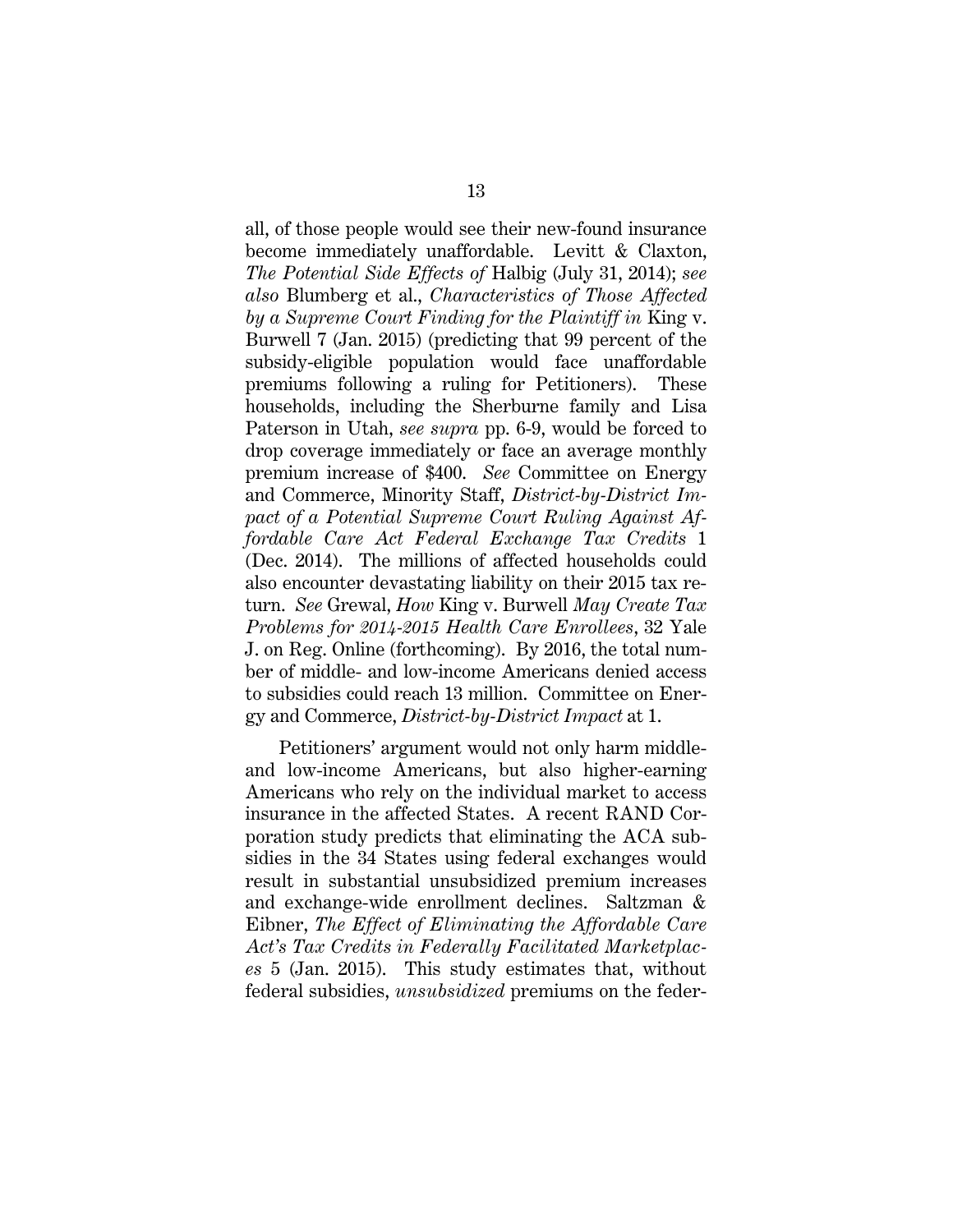ally operated exchanges would rise 47 percent, and an estimated 9.6 million people would lose insurance coverage. *Id*. This represents a 70 percent decrease in current federal exchange enrollment and includes higher-earning households as well as subsidy-eligible households. *Id*. The projected premium increases and disenrollment would threaten the ultimate viability of the federal exchanges. *Id*. at 6. Petitioners' argument would thus harm higher-earning Americans who access insurance on the federal exchanges by nearly doubling their premium rates and destabilizing the insurance market on which they rely.

Even if States were to pursue implementing Statebased exchanges immediately after losing federal subsidies, that is unlikely to prevent an immediate destabilization of the insurance markets in those States. *See* Bagley et al., *Predicting the Fallout from* King v. Burwell—*Exchanges and the ACA*, 372 New Eng. J. Med. 101 (2015). States would face significant obstacles to establishing State-based exchanges, including the considerable time and resources required, extensive statutory and regulatory requirements, technological challenges, and the timing of State legislative sessions. *Id*. at 101-102. If this Court reverses the court of appeals' judgment, it is highly unlikely that States could establish new State-based exchanges before the vast majority of enrollees were faced with soaring premium costs. *See supra* pp. 12-13. Reversal could therefore prevent millions of Americans from obtaining health insurance for years. *See* Bagley et al., 372 New Eng. J. Med. at 103.

#### B. Loss Of Affordable Health Insurance Generally Means Worse Health

By increasing access to and improving health care coverage, the ACA's health insurance exchanges have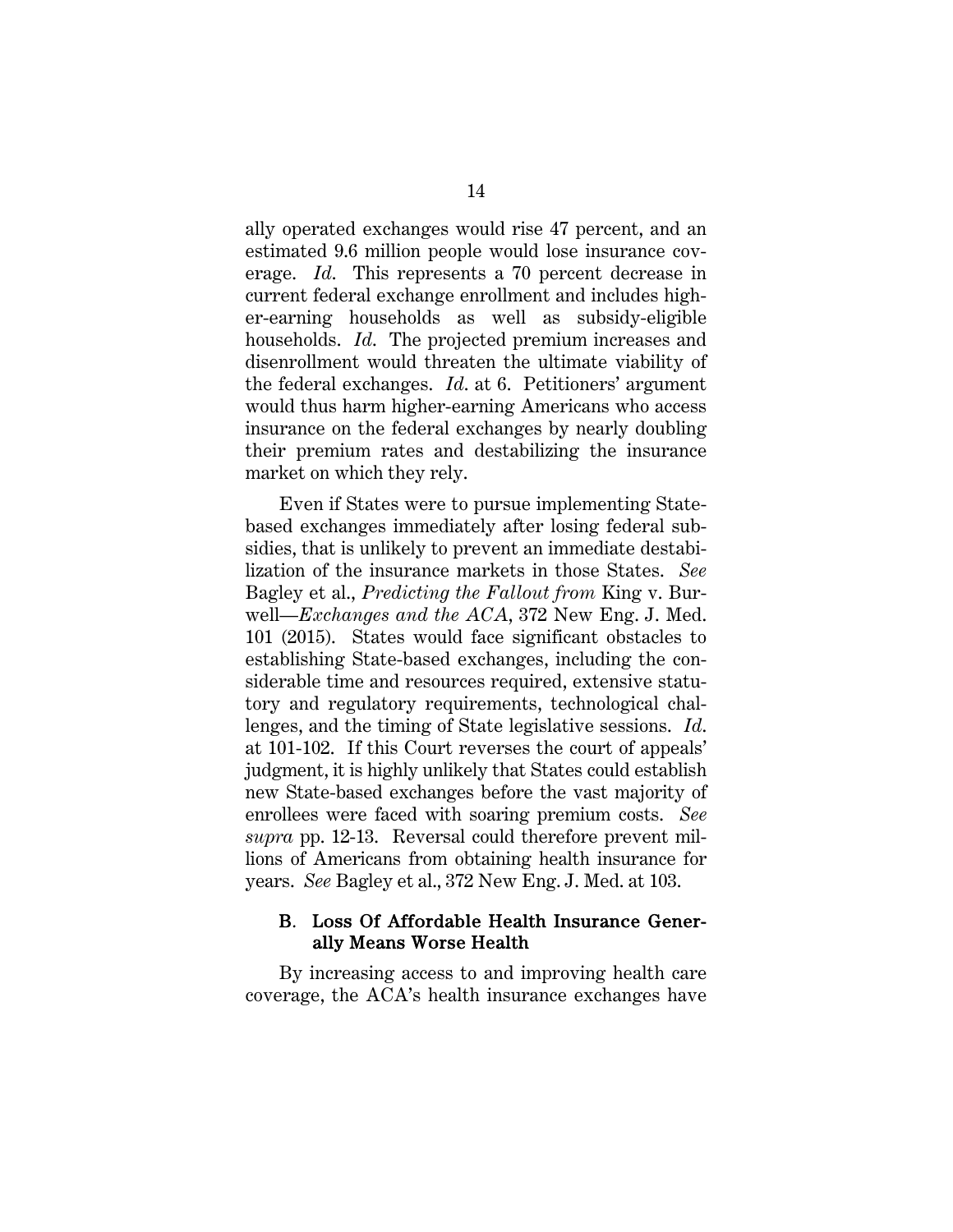promoted health outcomes among Americans nationwide. Reversal of the judgment below would not only undermine the Act's statutory scheme, but would also threaten the well-being and longevity of millions of people with serious health care needs.

Having health insurance is associated with improvements in self-reported physical and mental health status and an increased use of preventive care. *See* Van Der Wees et al., *Improvements in Health Status after Massachusetts Health Care Reform*, 91 Milbank Q. 663, 676-678 (2013). Recent studies estimate that expanded access to health insurance decreases annual mortality rates by at least 2.9 percent. *Compare* Sommers et al., *Changes in Mortality After Massachusetts Health Care Reform*, 160 Annals of Internal Med. 585 (2014), *with* Sommers et al., *Mortality and Access to Care among Adults after State Medicaid Expansions*, 367 New Eng. J. Med. 1025 (2012). These findings suggest that, by the end of the open enrollment period in February 2015, at least one death will be prevented for every thousand adults who gained insurance access on the exchanges in 2014. *See* Sommers et al., 160 Annals of Internal Med. at 591; Sommers et al., 367 New Eng. J. Med at 1031. One study estimates that 57 percent of the 8 million people who purchased insurance on the exchanges in 2014 were previously uninsured. Hamel et al., *Survey of Non-Group Health Insurance Enrollees: A First Look At People Buying Their Own Health Insurance Following Implementation of the Affordable Care Act* 6 (2014). Accordingly, this evidence suggests that, after just one enrollment year, expanding coverage through the ACA's health insurance exchanges will have saved thousands of lives.

The positive effect of health insurance on health outcomes is partially explained by the increased access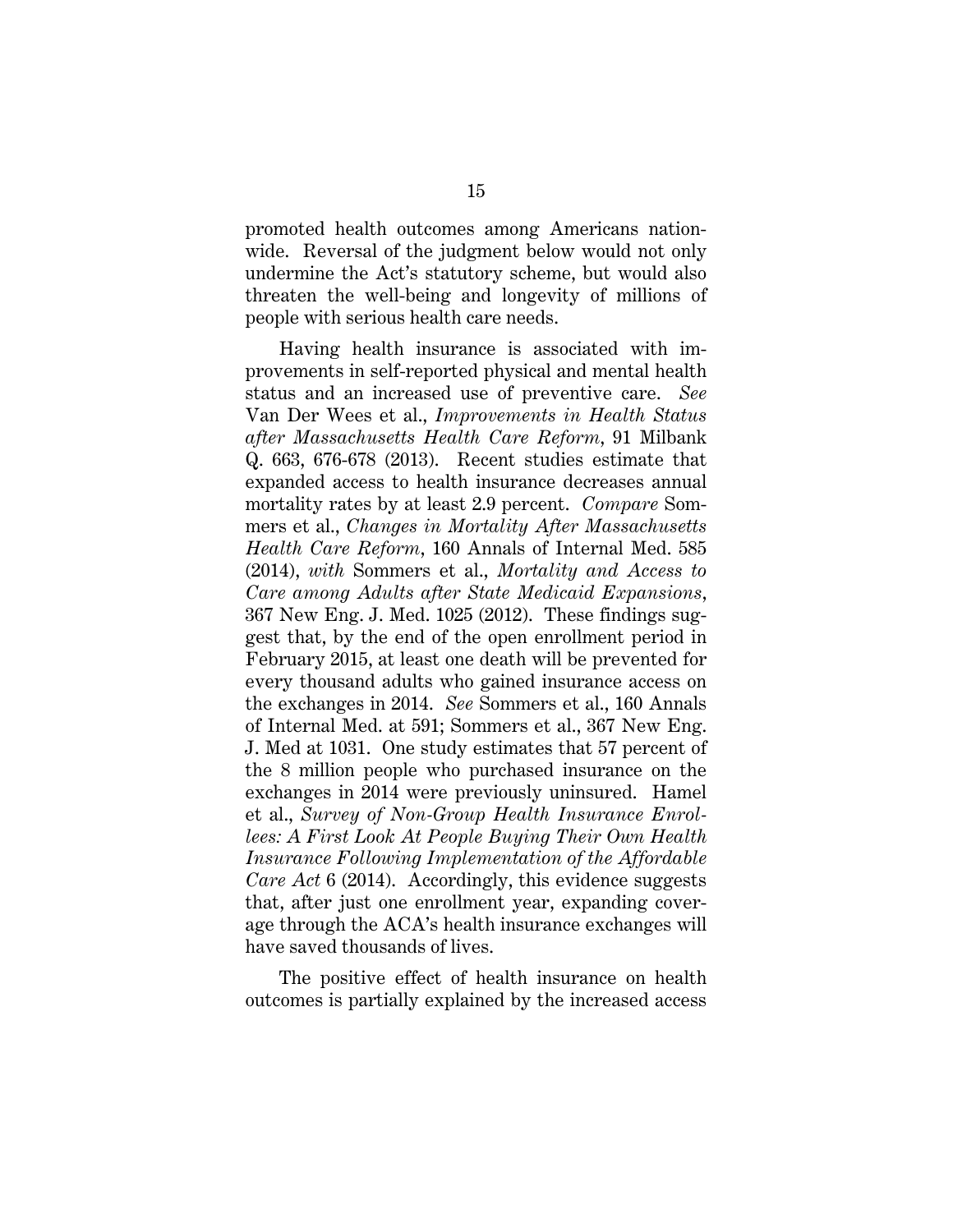to, and utilization of, health care services. Adequately insured adults are more likely to receive regular preventive care, which increases the likelihood of timely diagnosis and treatment. McMorrow et al., *Determinants of Receipt of Recommended Preventive Services: Implications for the Affordable Care Act*, 104 Am. J. Pub. Health 2392, 2396-2398 (2014). Preventive care services tend to be low-cost and cost effective; one study estimates that increasing access to preventive care in the U.S. could save nearly \$4 billion annually by improving population health and reducing medical spending. Maciosek et al., *Greater Use of Preventive Services in U.S. Health Care Could Save Lives At Little Or No Cost*, 29 Health Affairs 1656, 1658 (2010). Adults with health insurance are also more likely to comply with prescribed treatment regimens and followup care, which contribute to better overall health. McMorrow et al., 104 Am. J. Pub. Health at 2396-2398. Most significantly, health insurance saves the lives of people who suffer from conditions that are preventable or treatable if they are identified early, such as certain cancers, infections, and heart disease. *See* Sommers et al., 160 Annals of Internal Med. at 591.

In contrast, uninsured people have greater difficulty obtaining the care they need. In 2013, 25 percent of adults without insurance reported going without care in the previous year, largely due to cost, compared to only 4 percent of adults with coverage. *See* Kaiser Commission on Medicaid and the Uninsured, *The Uninsured: A Primer: Key Facts About Health Insurance on the Eve of Health Reform* 6 (2013). Uninsured adults receive significantly less preventive care than adults with health insurance, leading to delayed or forgone treatment, later-stage cancer diagnoses, onset of acute conditions such as heart attack or stroke, and premature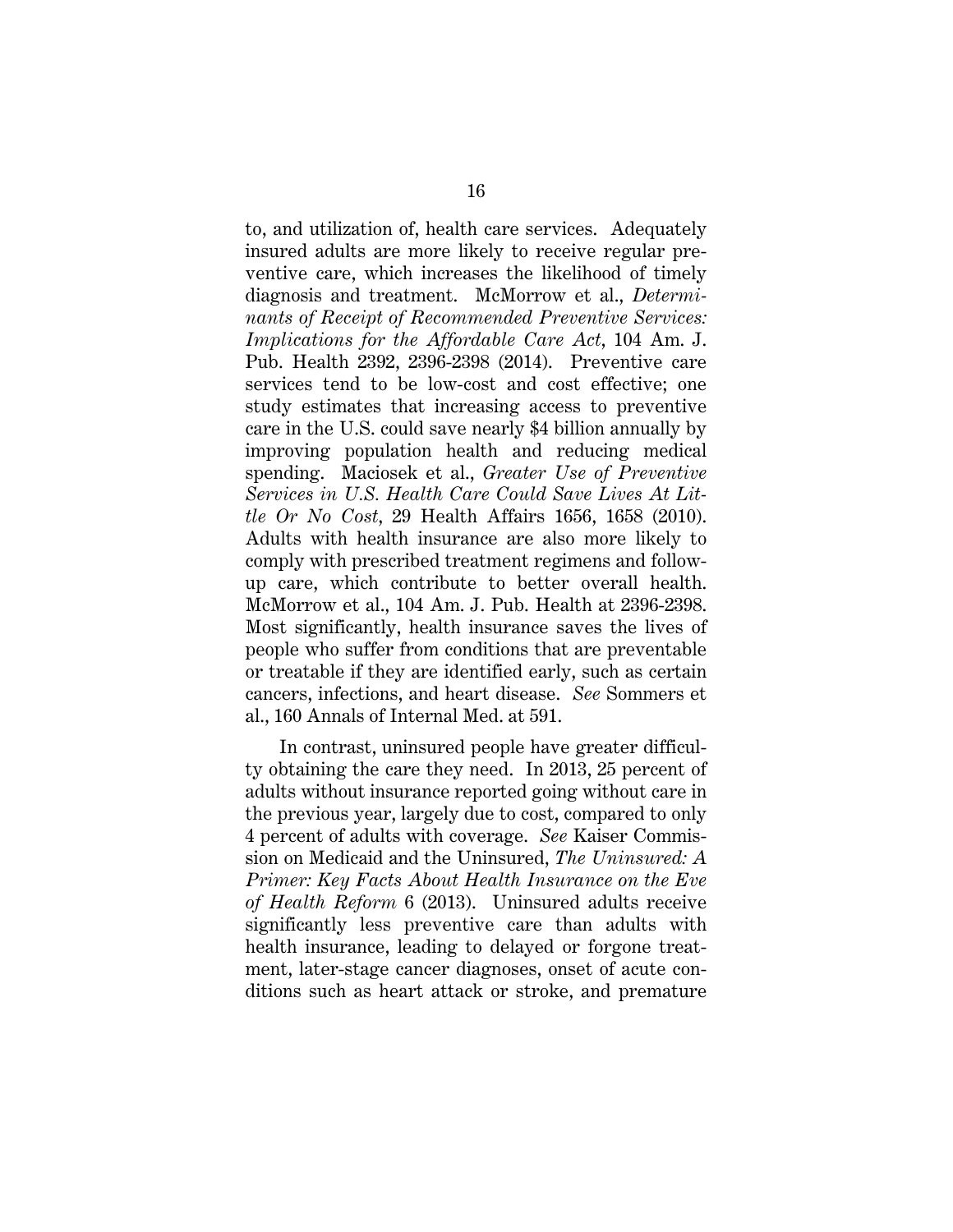death. Institute of Medicine, *America's Uninsured Crisis: Consequences for Health and Health Care* 68-73 (2009). The uninsured are also more likely to forgo prescribed medications and less likely than insured individuals to obtain all recommended health care services. Cohen et al., *Strategies Used by Adults to Reduce their Prescription Drug Costs*, 119 NCHS Data Brief 1, 1-6 (2013). Overall, a substantial body of evidence shows that uninsured individuals suffer worse health outcomes, including higher mortality rates, because of insufficient access to the health care system. *See* Kaiser Commission on Medicaid and the Uninsured, *Uninsured: A Primer* at 11-12.

The example of Kimberly Tonyan, 42, of Cornelius, North Carolina, illustrates the point. For years as a working single mother, Ms. Tonyan was unable to afford health insurance for herself and her two daughters. Although Ms. Tonyan took her daughters for check-ups, she herself had not received annual exams or screenings, such as physicals or pap smears, for years, because she could not afford them. Although North Carolina has not established its own exchange, in 2014 she was able to sign up for health insurance through a federally run exchange. Due to her income of approximately \$20,000, or less than 133 percent FPL, she was eligible for subsidies that brought the cost of her premiums down from \$279 to \$27.91 per month, saving her \$3013.08 in annual premium costs.

A few months later, Ms. Tonyan began experiencing pain in her abdomen. Because she was now insured, she visited a doctor, who diagnosed her with uterine fibroid tumors and an ovarian cyst. After she had a hysterectomy, her doctors discovered that she had endometrial cancer. Luckily, the cancer was caught and removed early, which meant there was no need for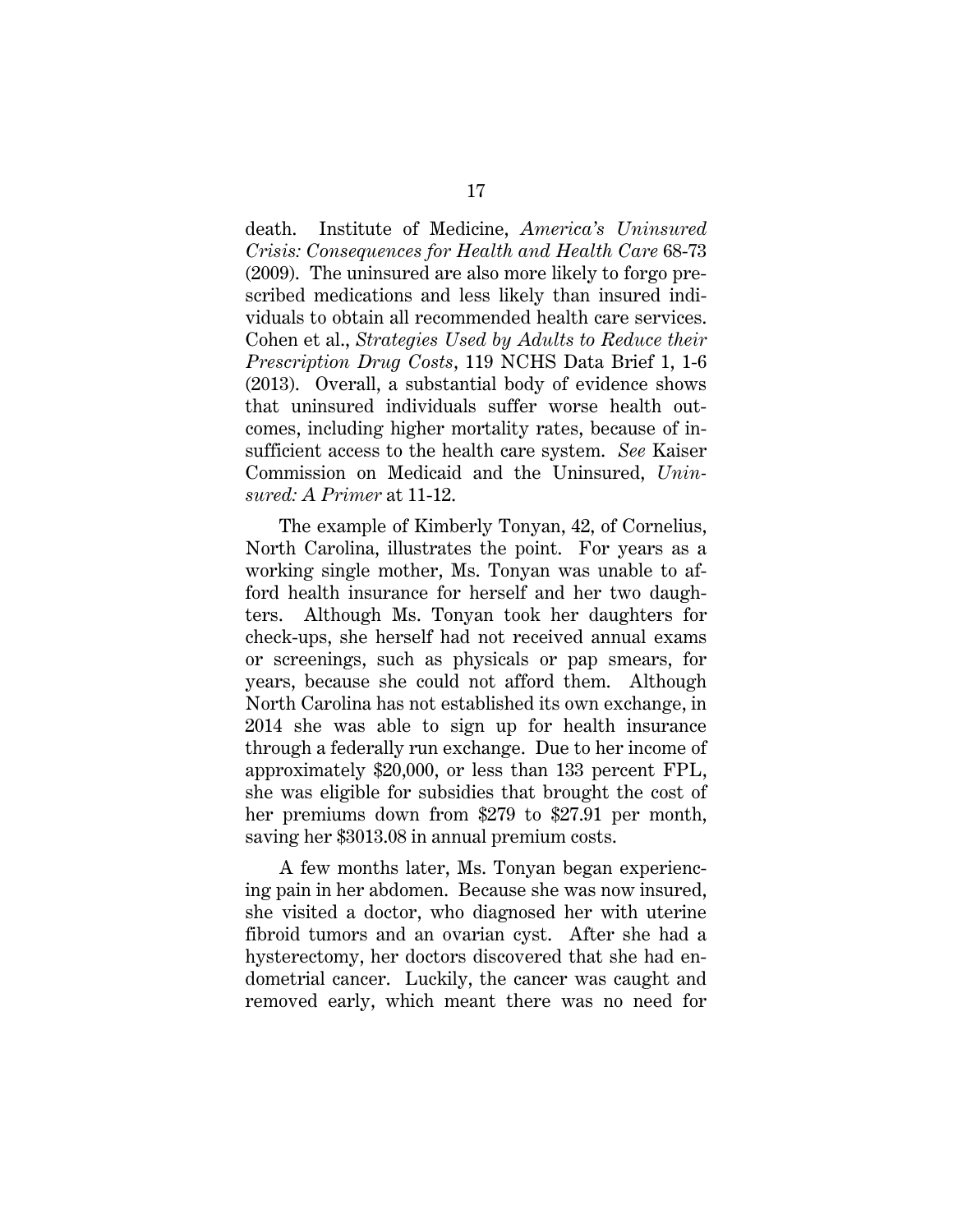more extensive and expensive treatment, such as chemotherapy or radiation. Moreover, because endometrial cancer is rare in women in their 40s, Ms. Tonyan's doctor recommended genetic testing. This testing revealed that Ms. Tonyan has Cowden syndrome, a genetic condition associated with a greatly increased risk of breast, thyroid, uterine, and kidney cancer. Because she now knows that she has an 85 percent risk of developing breast cancer, Ms. Tonyan chose to have a preventive mastectomy. Ms. Tonyan credits the ACA with saving her life.

Without the subsidies that made it possible for her to purchase insurance on a federally operated exchange in North Carolina, Ms. Tonyan would not have gone to the doctor when she began experiencing pain in her abdomen and might not have sought treatment until the cancer had spread much further. It is also unlikely that she would have sought testing for Cowden syndrome if she lacked comprehensive health insurance, which would have left Ms. Tonyan unaware of her increased risk for breast cancer and unable to pursue the preventive measures she has taken to preserve her health. Because Cowden syndrome is genetic, Ms. Tonyan's diagnosis is also important for preserving the health of her daughters, who can now pursue genetic testing and preventive measures before their health is at risk.<sup>3</sup>

The ACA's health insurance exchanges and subsidies have already improved health and saved lives.

 $\overline{a}$ 

 $3$  Because Ms. Tonyan's health issues have affected her ability to work, she now earns less than 100 percent FPL. Accordingly, she did not qualify for a federal subsidy for the 2015 open enrollment period. Since North Carolina opted out of the ACA's Medicaid expansion, Ms. Tonyan is currently without access to affordable health insurance.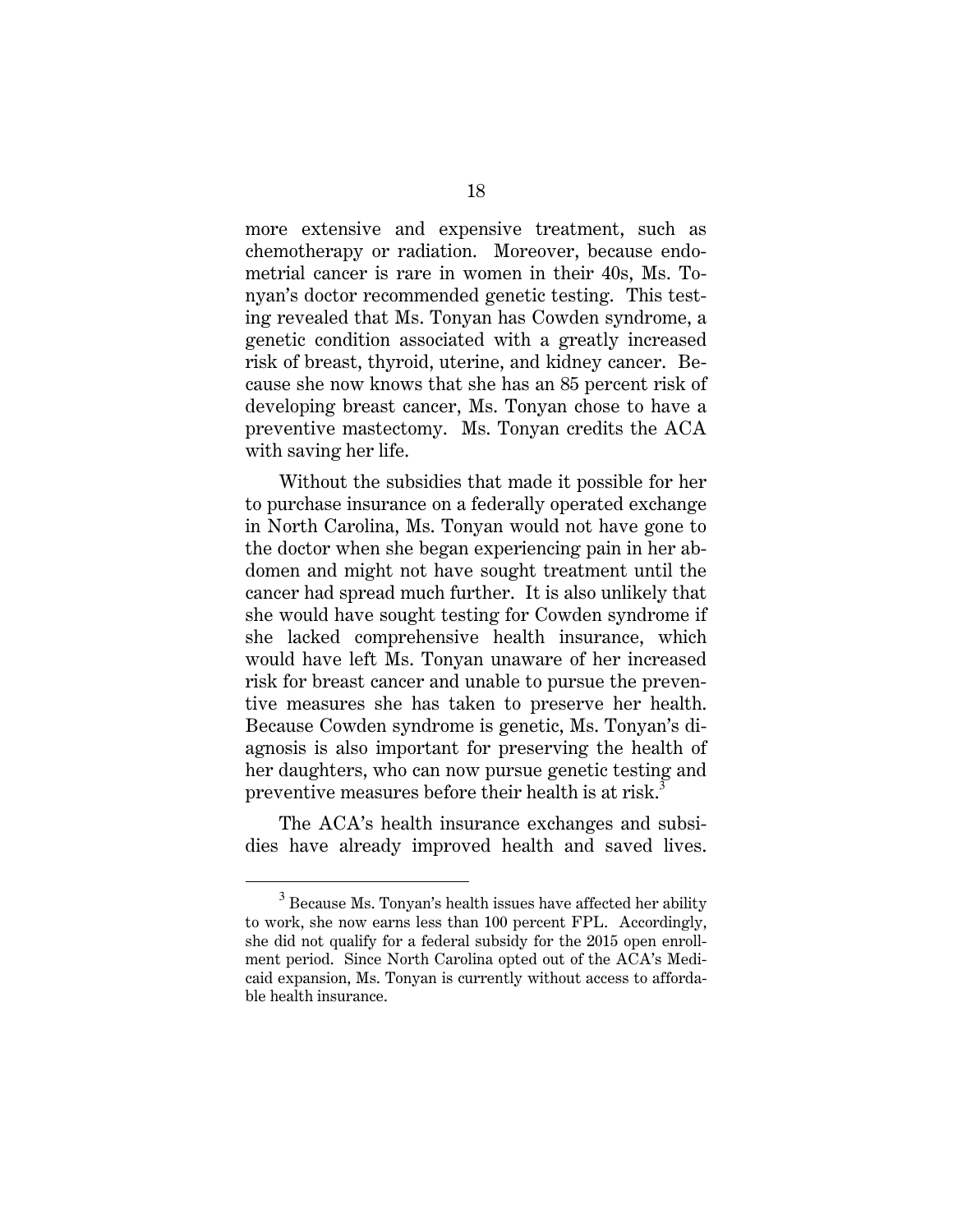Withholding subsidies from the 34 States using federally operated exchanges would threaten the health of the subsidy-eligible population and higher-earning households alike. Some would lose newly acquired coverage that has already dramatically improved their health. Others, who rely on the individual market to purchase insurance, would lose access to care if premium rates spiral and they are priced out of the market. The Court should not construe the Act in a way that would dismantle large portions of the statute and prevent millions of people from obtaining the health care they need and that Congress sought to make available.

#### C. The Subsidies' Positive Effect On Health Insurance Access Promises To Improve The Nation's Ability To Fight Epidemic Illnesses, Including HIV

Congress's provision for tax subsidies nationwide also promises an additional national impact: improvement of the population's ability to resist epidemic illnesses. The response to the HIV epidemic—which is the subject of extensive data and analysis—has provided a valuable case study for the effect of expanded access to health insurance on the societal ability to address nationwide epidemics—including not only HIV, but future potential epidemics like the Ebola virus or pandemic flu.

#### 1. HIV remains a serious public health threat, and insufficient insurance undermines HIV care and treatment

An estimated 1.2 million people in this country live with HIV, approximately 168,000 people are unaware of their infection, and, with each passing year, about 50,000 people become newly infected. *See* Bradley et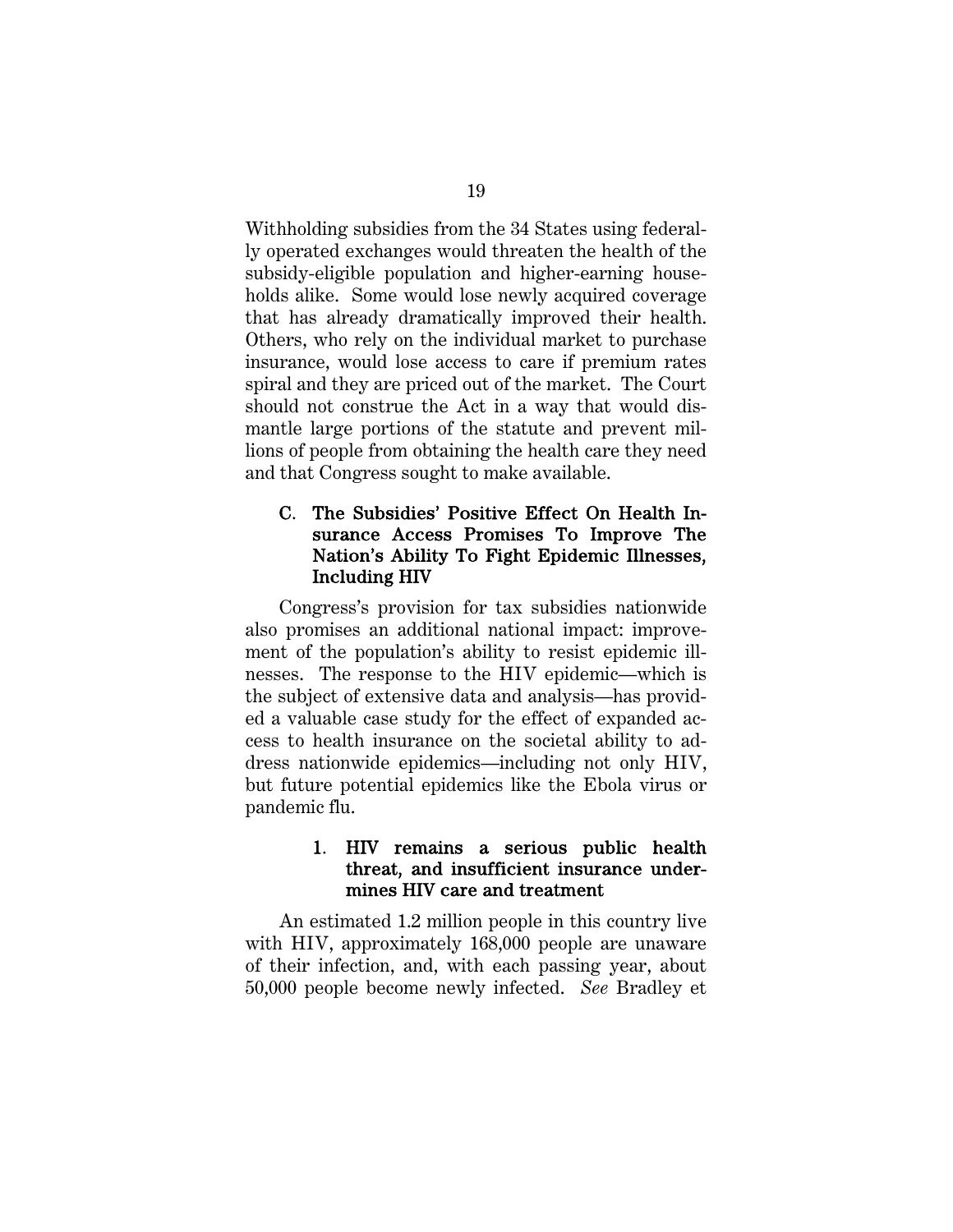al., *Vital Signs: HIV Diagnosis, Care, and Treatment Among Persons Living with HIV—United States, 2011*, 63 Morbidity & Mortality Wkly. Rep. 1113, 1114 (2014).

It need not be this way. Advancements in medical treatment have vastly improved the length and quality of life for people living with HIV and reduced the likelihood of transmitting the virus to others—but these benefits are only realized by those who can receive sustained clinical care. *See* Goldman et al., *The Prospect of a Generation Free of HIV May Be Within Reach if the Right Policy Decisions Are Made*, 33 Health Affairs 428 (2014). The goal of HIV clinical care is to move patients along a "continuum of care" from infection to diagnosis, engagement in medical care, treatment, and, ultimately, viral suppression. Viral suppression helps people with HIV live longer, healthier lives because suppression preserves the immune system, slows the virus's evolution, and reduces the risk of drug resistance. Cohen et al., *Prevention of HIV-1 Infection with Early Antiretroviral Therapy*, 365 New Eng. J. Med. 493, 503 (2011). Further, at the viral suppression stage, an individual's ability to transmit HIV to others is reduced by 96 percent, significantly slowing the spread of the epidemic. *Id*.

Achieving viral suppression is attainable for the majority of people who receive comprehensive and coordinated care, with recent studies finding that over 80 percent of people living with HIV who receive regular health care are virally suppressed. Mugavero et al., *The State of Engagement in HIV Care in the United States: From Cascade to Continuum to Control*, 57 Clinical Infectious Diseases 1164, 1164 (2013); Bradley et al., 63 Morbidity & Mortality Wkly. Rep. at 1115. Unfortunately, just 25 percent of Americans living with HIV are virally suppressed. Mugavero et al., 57 Clini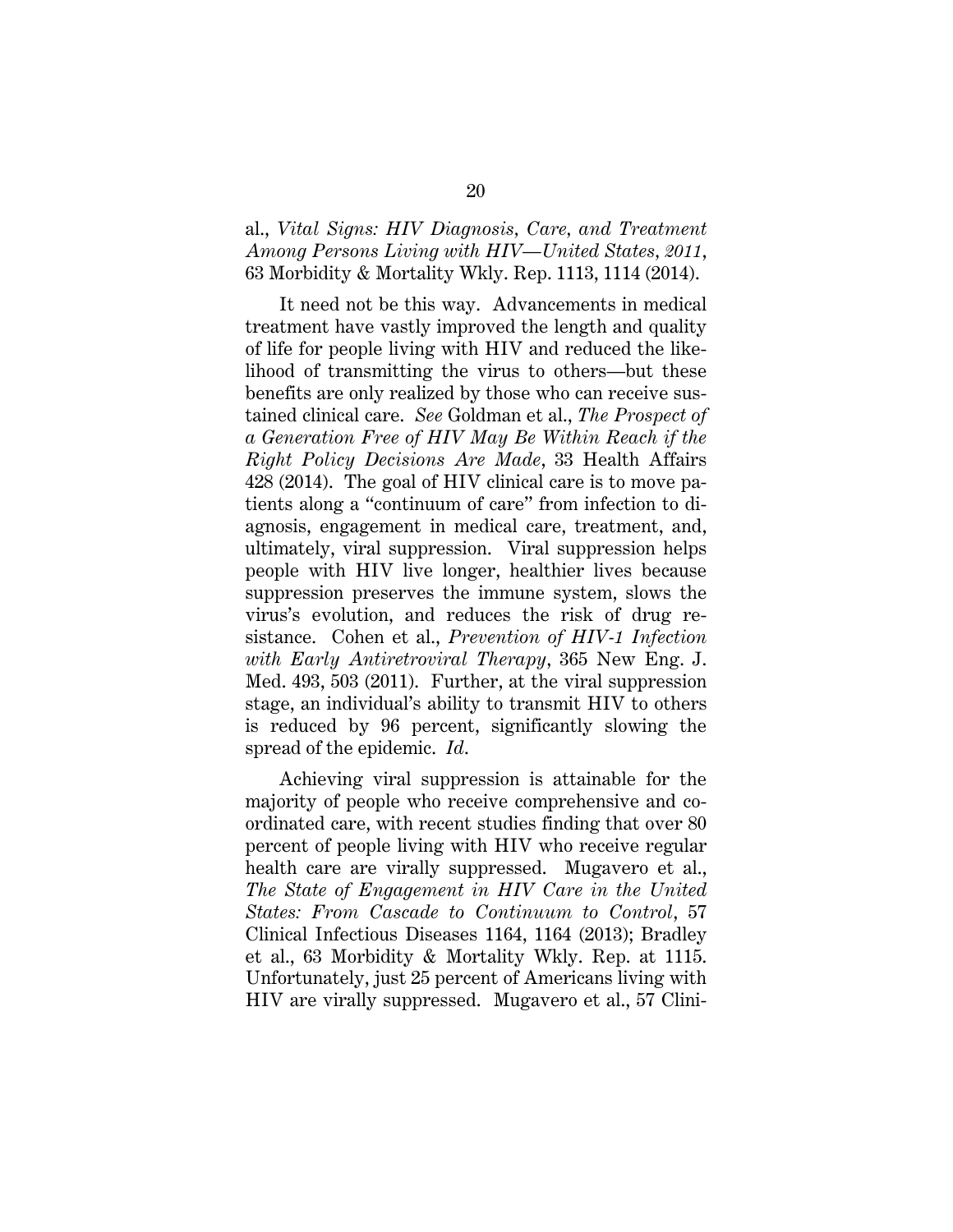cal Infectious Diseases at 1164. A lack of access to health insurance is strongly associated with this low overall rate of viral suppression, *see id*., while having health insurance is associated with a 71 percent reduction in mortality among this population, Goldman et al., *Effect of Insurance on Mortality in an HIV-Positive Population in Care*, 96 J. Am. Statistical Ass'n. 883, 888 (2001).

The HIV care necessary to treat the virus and impede its transmission is costly. Comprehensive insurance coverage is accordingly essential to promote individual and public health outcomes and to control—and eventually eliminate—this domestic epidemic. As recently as 2010, only 17 percent of people living with HIV had private health insurance, compared with 65 percent of the American population. Snider et al., *Nearly 60,000 Uninsured and Low-Income People with HIV/AIDS Live in States that are not Expanding Medicaid*, 33 Health Affairs 386, 386 (2014). Before the ACA, many people living with HIV were denied private health insurance due to preexisting conditions, offered prohibitively high premium rates because of their diagnosis, or subjected to annual or lifetime caps on coverage. Kates et al., *Assessing the Impact of the Affordable Care Act on Health Insurance Coverage of People with HIV* 4 (2014).

Some uninsured people living with HIV receive treatment assistance through public programs. For instance, the Ryan White Program, administered by the Department of Health and Human Services as a "payer of last resort," provides limited funding to cities, States, and community-based organizations that offer health care and other services to people living with HIV. Sood et al., *HIV Care Providers Emphasize the Importance of the Ryan White Program for Access to*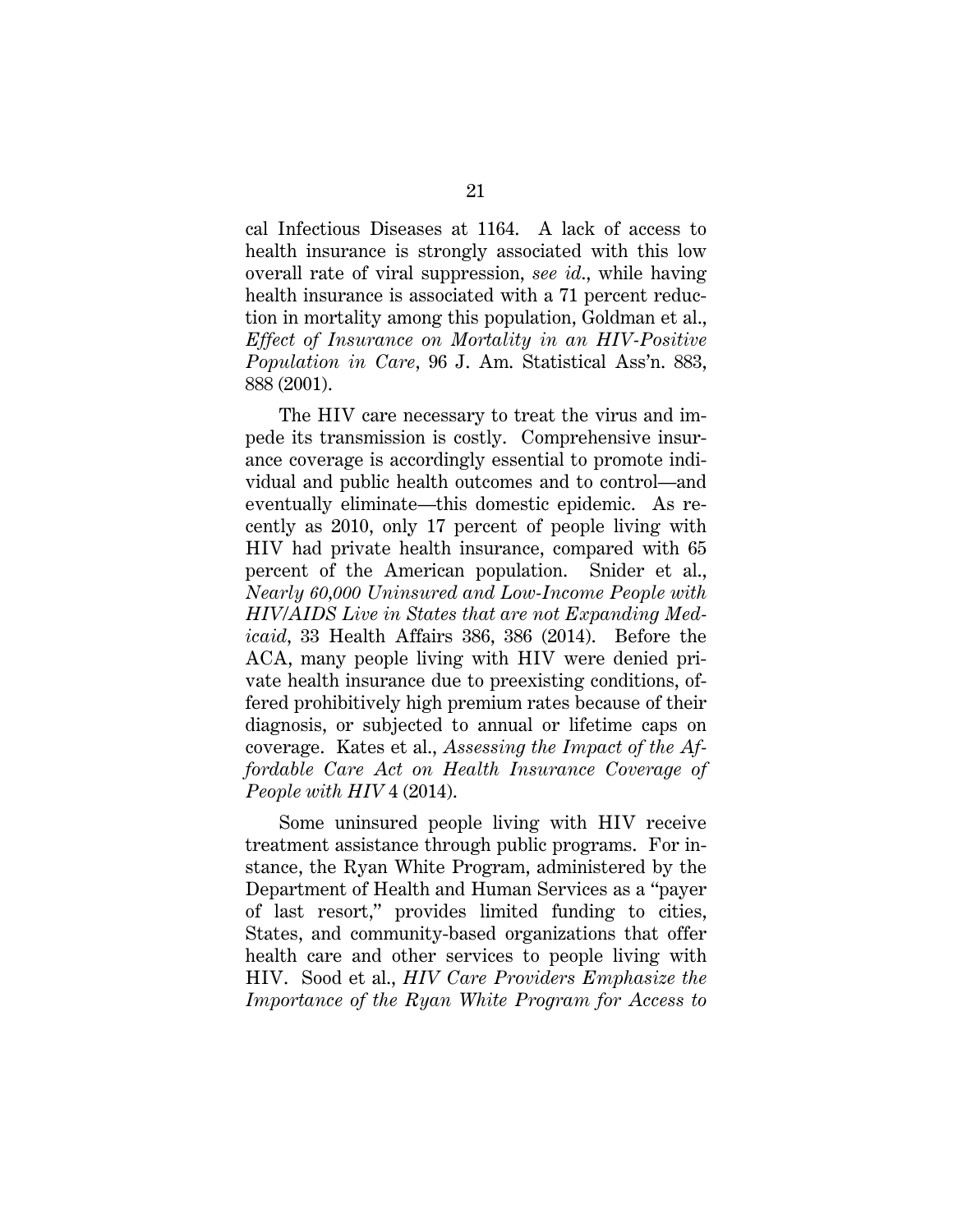*and Quality of Care*, 33 Health Affairs 394, 394-395 (2014). The Ryan White Program funds Stateadministered AIDS Drug Assistance Programs (ADAPs), which provide individuals who are uninsured or underinsured with prescription drugs for treating HIV. McManus et al., *Current Challenges to the United States' AIDS Drug Assistance Program and Possible Implications of the Affordable Care Act*, 2013 AIDS Res. & Treatment 1, 1. These programs have never met the needs of all people seeking services; before the ACA, demand for ADAPs ballooned to over 225,000 people living with HIV nationwide. *Id*. at 2. ADAP coverage and eligibility requirements vary widely by State, and many programs have waiting lists for new patients and quantity limits on prescription drug access. *See* Snider et al., 33 Health Affairs at 391.

The Ryan White Program and ADAPs are not designed to function as health insurance plans that provide coverage for a prescribed set of benefits; instead, they focus their limited resources on a core set of HIV services. *See* Snider et al., 33 Health Affairs at 391. People living with HIV have an increased risk and prevalence of comorbidities like cardiovascular disease and diabetes, and many require comprehensive insurance coverage that includes preventive and acute care to improve their health and quality of life. Abara & Heiman, *The Affordable Care Act and Low-Income People Living With HIV: Looking Forward in 2014 and Beyond*, 25 J. Ass'n Nurses in AIDS Care 476, 478 (2014). Coverage through the Ryan White Program and ADAPs simply cannot address these additional health needs.

Again, an example illustrates the point. Tod Haley, 43, of Greensboro, North Carolina, is a loss prevention auditor. Prior to the ACA, Mr. Haley had been unin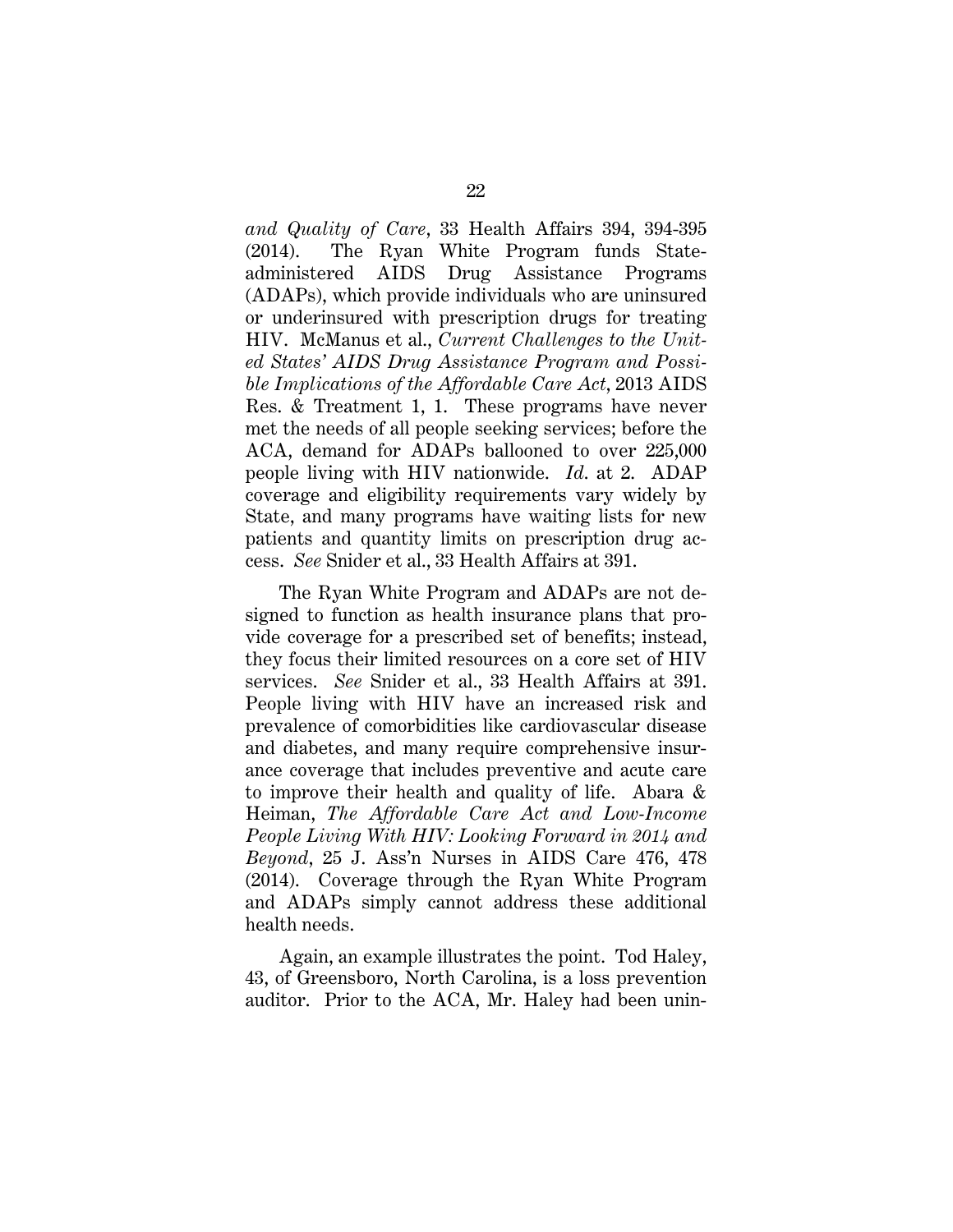sured since 2007, when his insurer cancelled his health insurance policy after he suffered a herniated disk. In 2008, Mr. Haley, who already could not access insurance because of his preexisting spine injury, was diagnosed with HIV. While he was uninsured, Mr. Haley was able to obtain HIV medications through North Carolina's ADAP. However, Mr. Haley perpetually faced losing access to his life-saving treatment because he had to reapply for ADAP coverage every six months. On several occasions, Mr. Haley was unable to obtain his HIV medications through ADAP because he was waitlisted for coverage. Furthermore, in order to remain eligible for ADAP, Mr. Haley could not earn more than 250 percent FPL. Mr. Haley turned down several employment opportunities in his profession and instead sought minimum-wage positions to ensure that he could continue to obtain his HIV medications.

Because of the ACA, Mr. Haley no longer faces the insecurity of the ADAP renewal process, and he no longer has to choose between advancing his career and receiving his HIV treatment. In 2014, Mr. Haley signed up for health insurance on North Carolina's federally run exchange. During the 2015 open enrollment period, he purchased a new plan offered by Blue Cross Blue Shield. Because of his income of approximately \$20,000, or less than 200 percent of FPL, Mr. Haley is now eligible for an ACA subsidy that lowers his monthly premiums to \$158 per month from approximately \$360. His copayments to see physicians range between \$5 and \$10, and he pays approximately \$15 per month total for his HIV medications. Mr. Haley estimates that his monthly costs for these medications would be approximately \$3700 without coverage. Because of his comprehensive coverage, Mr. Haley misses fewer doses of his HIV medications, receives all recommended pre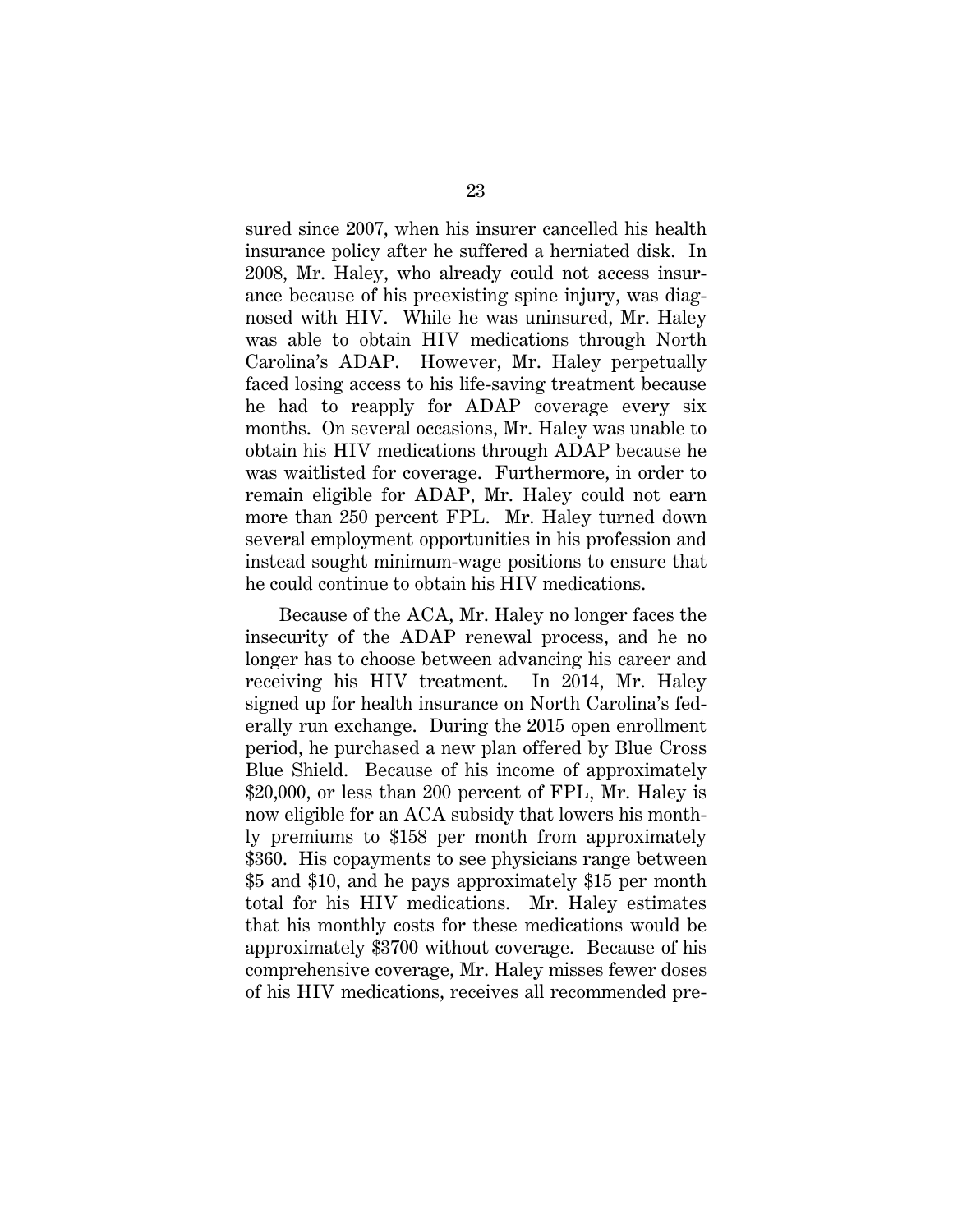ventive care, and obtains ongoing care from a specialist for his herniated disk. If the Fourth Circuit's judgment in this case is overturned, Mr. Haley would lose access to comprehensive health insurance. As a result, he would once again depend on North Carolina's ADAP to access his HIV medications.

People living with HIV who gained comprehensive coverage through the federal exchanges and subsidies in 34 States would suffer disproportionately if they lose health insurance access. Research demonstrates that uninterrupted health insurance is essential to achieving positive health outcomes for people in HIV treatment. Riley, *Population-Level Effects of Uninterrupted Health Insurance On Services Among HIV-Positive Unstably Housed Adults*, 23 AIDS Care 822 (2011). If the decision below is reversed and subsidies become unavailable in a majority of States, people living with HIV who lose access to subsidies or become priced out of failing federal exchanges could suffer harmful treatment disruptions that threaten their lives. These individuals would once again rely on safety-net programs, which were already inadequate before the ACA. Sood et al., 33 Health Affairs at 395.

#### 2. Massachusetts's improvement in HIV health outcomes demonstrates the effectiveness of expanded health insurance coverage in fighting the epidemic

New evidence from Massachusetts demonstrates that expanded health insurance has a proven effect in controlling the HIV epidemic. In 2006, Massachusetts achieved near-universal health insurance coverage by passing a comprehensive health reform law that ex-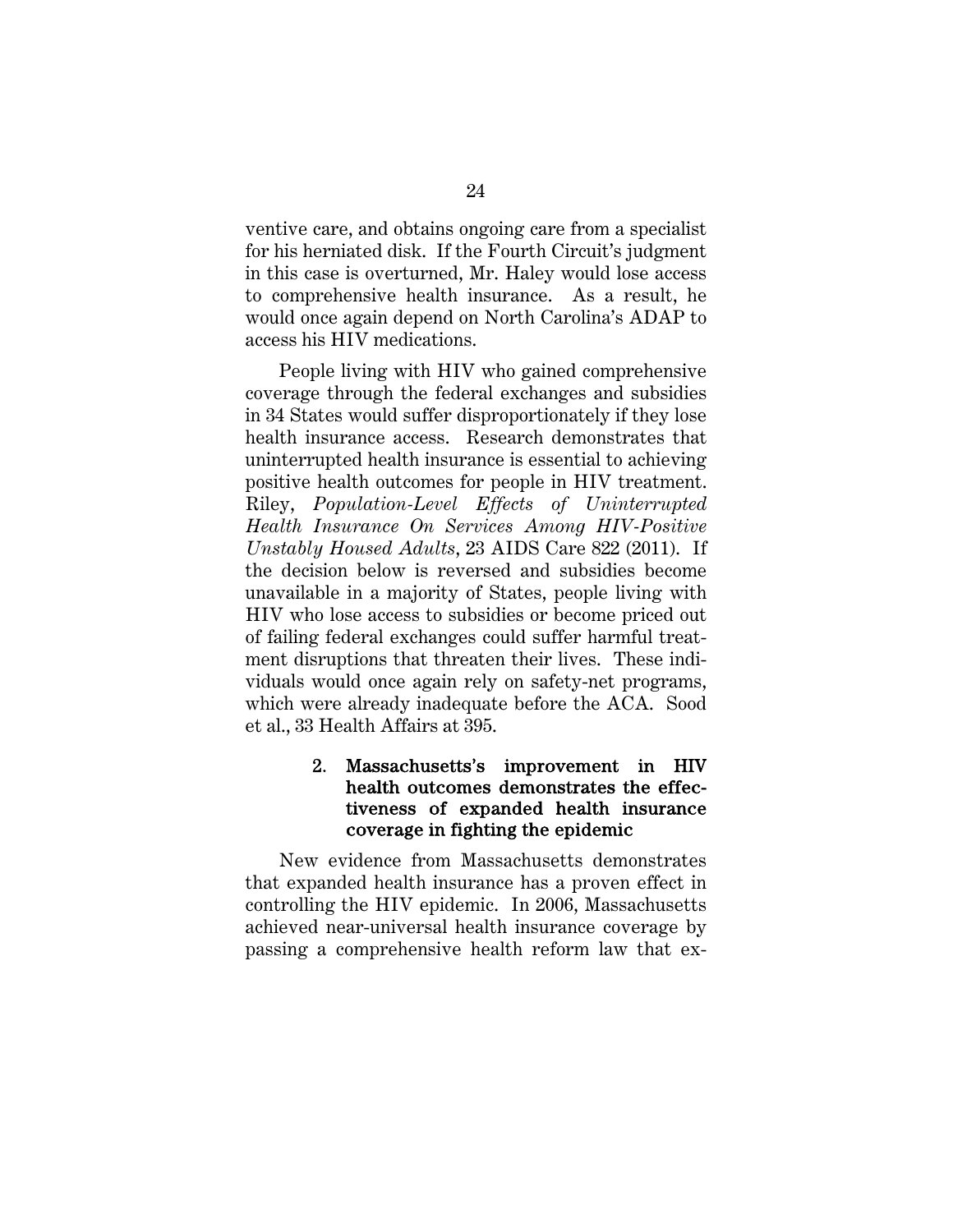panded Medicaid,<sup>4</sup> offered subsidized private insurance, and enacted an individual mandate requiring all Massachusetts residents to purchase health insurance coverage; the Massachusetts statute later served as a model for the ACA. Sommers et al., 160 Annals of Internal Med. at 585; *see also* 42 U.S.C. § 18091(2)(I). Largely as a result of increased coverage, both individual and public health outcomes in Massachusetts are dramatically improved compared to national HIVrelated statistics. Harvard Law School Center for Health Law and Policy Innovation, *Massachusetts Case Study: Health Reforms Lead to Improved Individual and Public Health Outcomes and Cost Savings* (June 2012). One study found that, between 2006 and 2009, new HIV diagnoses fell by 25 percent in Massachusetts as compared to a 2 percent *increase* nationwide. *Id*. A more recent study shows that, from 2000 to 2011, the number of HIV-related deaths in Massachusetts declined by 41 percent and the number of HIV infection diagnoses decreased by 44 percent. Harvard Law School Center for Health Law and Policy Innovation, *Massachusetts Case Study: Health Reforms in Conjunction with the Ryan White Program Lead to Improved Individual and Public Health Outcomes and Cost Savings* (May 2014). In contrast, nationwide statistics for HIV-related deaths and new HIV diagnoses remained relatively unchanged. *Id*. People living with HIV in Massachusetts are also far more likely to progress along the HIV continuum of care than people living with HIV nationwide. *Id*.; *see* 

 $\overline{4}$  $4$  In 2001, Massachusetts expanded Medicaid coverage to predisabled people living with HIV whose income was less than 200 percent FPL (\$23,340 for an individual in 2014). Bovbjerg & Ullman, *Recent Changes in Health Policy for Low-Income People in Massachusetts*, 17 Urban Institute State Update 1, 14 (2002).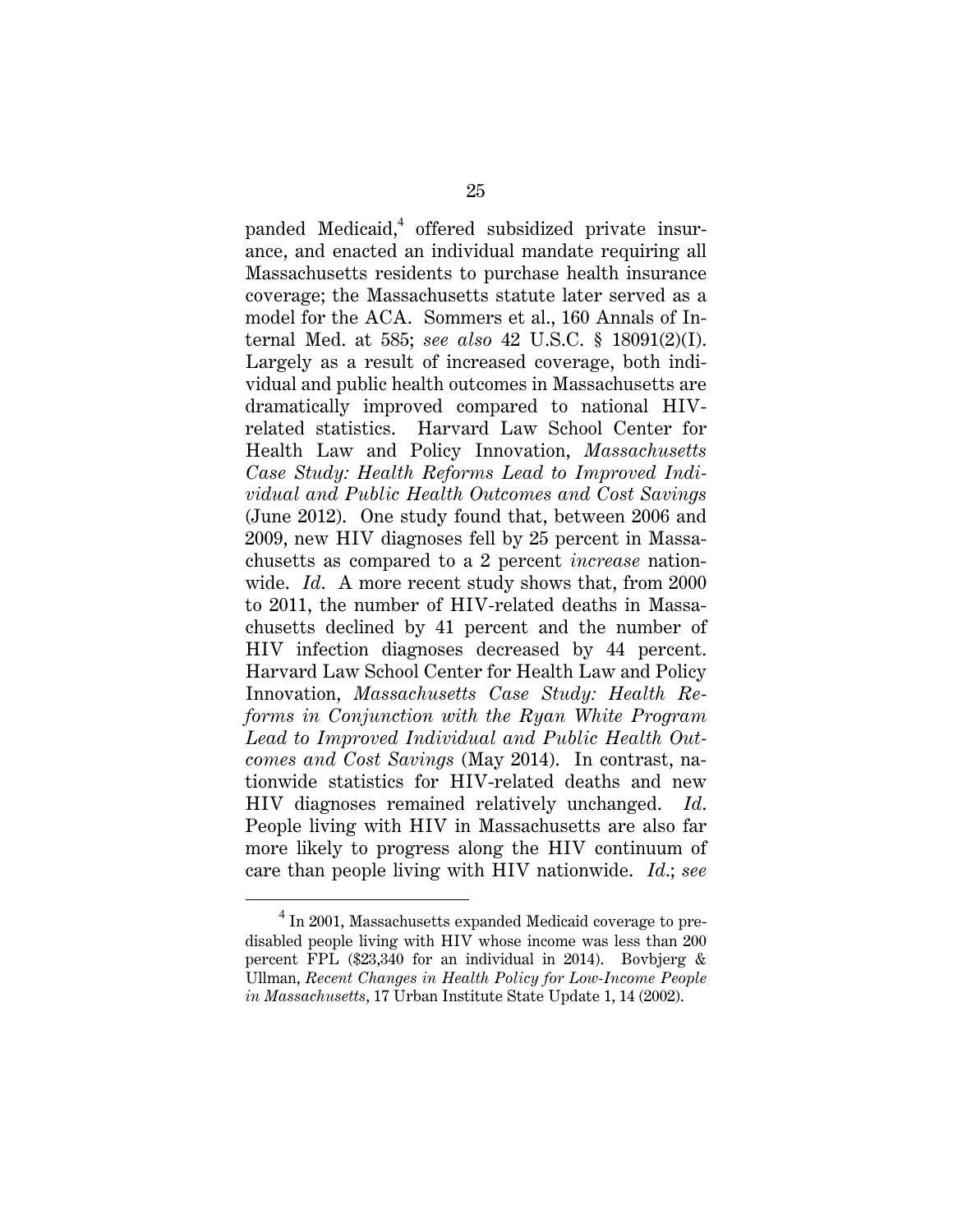*also supra* p. 20. The following chart compares the percentages of people living with HIV in Massachusetts who are diagnosed, receive regular medical care, take HIV medications, and are virally suppressed to the percentages of people living with HIV nationwide.



#### Massachusetts Outcomes vs. National Outcomes<sup>5</sup>

Extending health insurance coverage to people living with HIV has made a measurable difference in Massachusetts's ability to combat the HIV epidemic. Congress's adoption of subsidies and private health insurance reform has created a national capacity to

 $\overline{a}$ 

<sup>&</sup>lt;sup>5</sup> This chart, prepared by the Harvard Law School Center for Health Law and Policy Innovation, reports Massachusetts data from Holman et al., *Massachusetts and Southern New Hampshire HIV/AIDS Consumer Study* (June 2011), and national data from Cohen et al., *Vital Signs: HIV Prevention Through Care and Treatment—United States*, 60 Morbidity & Mortality Wkly. Rep. 1618 (2011).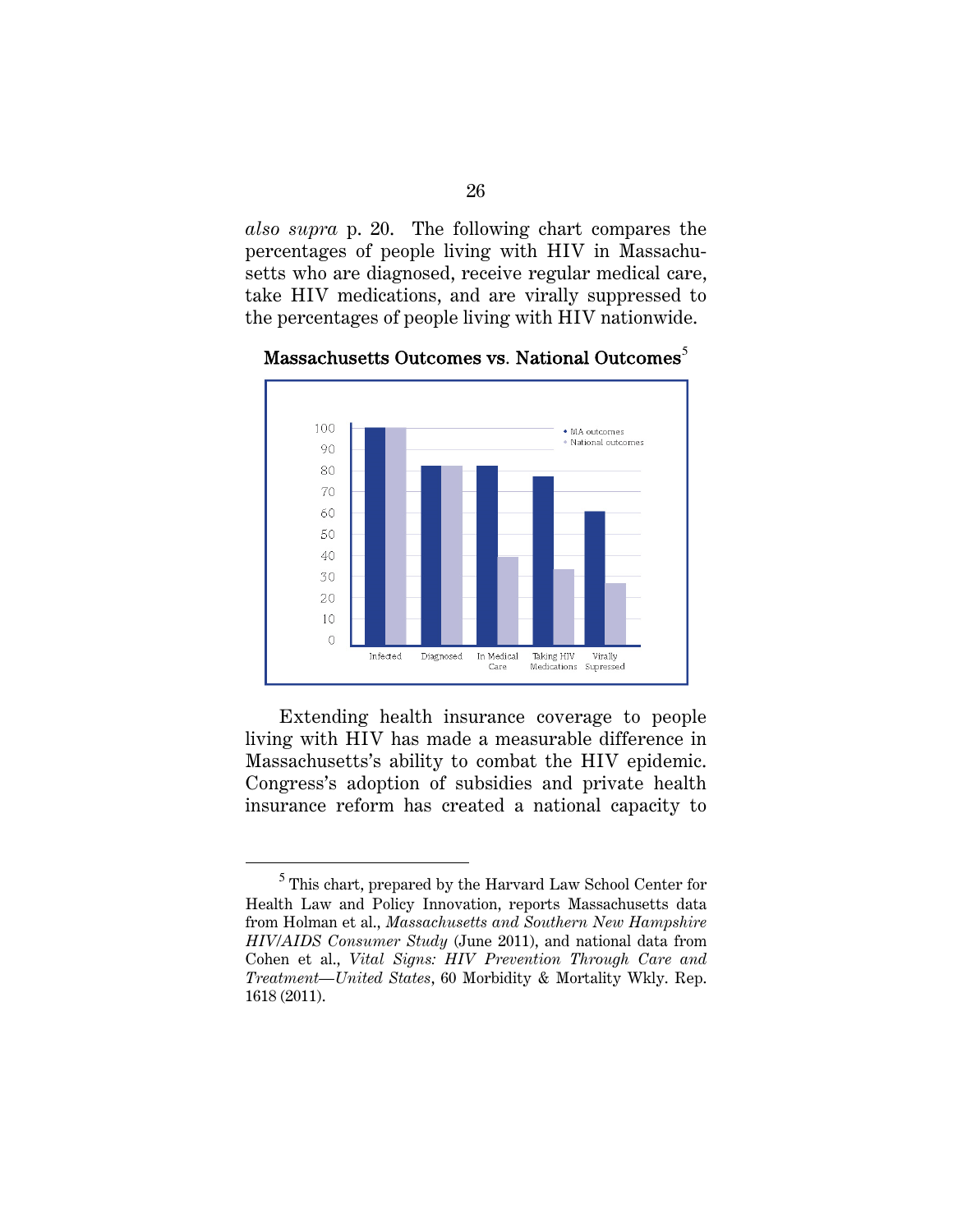replicate Massachusetts's successes.<sup>6</sup> One study estimates that, by 2017, increased access to preventive care under the ACA will result in an additional 466,153 HIV screenings, leading to 2598 new diagnoses and reducing the number of people who are unaware of their HIV status by 22 percent. Wagner et al., *The Affordable Care Act May Increase the Number of People Getting Tested for HIV By Nearly 500,000 by 2017*, 33 Health Affairs 378, 384 (2014). By making coverage for HIV testing and treatment available, the ACA will ensure that more people living with HIV will be diagnosed, more will discover their status earlier, more will initiate care, and more will achieve viral suppression, *see supra* pp. 20-21, reducing the overall spread of the epidemic.

#### 3. Reversal of the judgment below would undermine the Nation's ability to address future epidemics and other emerging public health threats

The example of HIV demonstrates the important role that expanded health insurance plays in the Nation's ability to resist and fight epidemics and other emerging public health threats. Insufficient insurance access detrimentally affects public health on a societal level because communities nationwide divert resources from public health programs to cover the

 $\overline{a}$ 

<sup>&</sup>lt;sup>6</sup> Of course, other factors—such as income levels, baseline insurance access, and number of physicians per capita—will produce *variance* in the rate at which each State will be able to provide treatment to newly insured people living with HIV. *See* Sommers et al., 160 Annals of Internal Med. at 592. Even accounting for such variables, however, the evidence demonstrates that health insurance improves outcomes and reduces the epidemic's spread. *See* Snider et al., 33 Health Affairs at 391.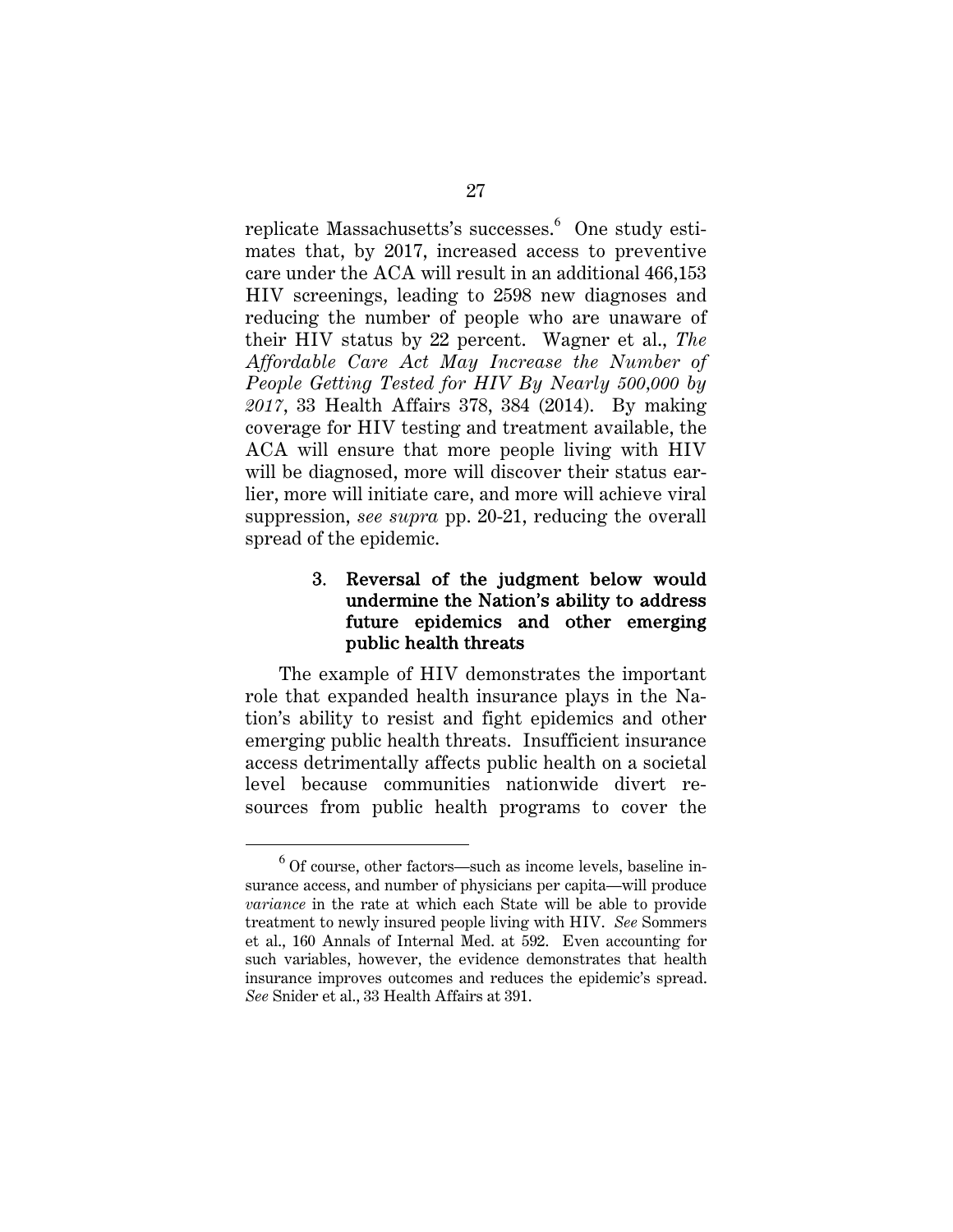health care costs of the uninsured. Recent experiences with the Ebola virus exposed the threat that emerging diseases pose to the U.S. public health system, and a recent study found that half of States are unprepared to cope with outbreaks of severe infectious diseases. *See* Levi et al., *Outbreaks: Protecting America From Infectious Diseases* 16 (Dec. 2014) (25 States and the District of Columbia scored five or lower out of ten indicators related to preventing, detecting, diagnosing and responding to serious infectious disease threats). By reducing overall insurance levels, reversal of the judgment below would not only undermine nationwide efforts to eradicate ongoing epidemics like HIV, but also threaten the ability to respond to future public health threats such as pandemic flu, tuberculosis, measles, or bioterrorism.

Prior to the ACA, the Institute of Medicine found that insufficient insurance access had an adverse spillover effect on public health that reached even the insured population. Institute of Medicine, *America's Uninsured Crisis* at 91-95; Institute of Medicine, *A Shared Destiny: Community Effects of Uninsurance* (2003). Insufficient insurance access adversely affected State and local public health programs because they devoted resources to uninsured residents that were reallocated from population-based health programs supporting disease surveillance and community-wide health interventions. Institute of Medicine, *A Shared Destiny* at 144. This diversion of resources weakened the ability of health departments to respond to emerging public health threats and ongoing illnesses like the HIV epidemic. *Id.* at 13. Communities with high rates of uninsured individuals also had insufficient health care delivery capacity, reduced access to emergency medical services, and fewer available clinical specialists. Institute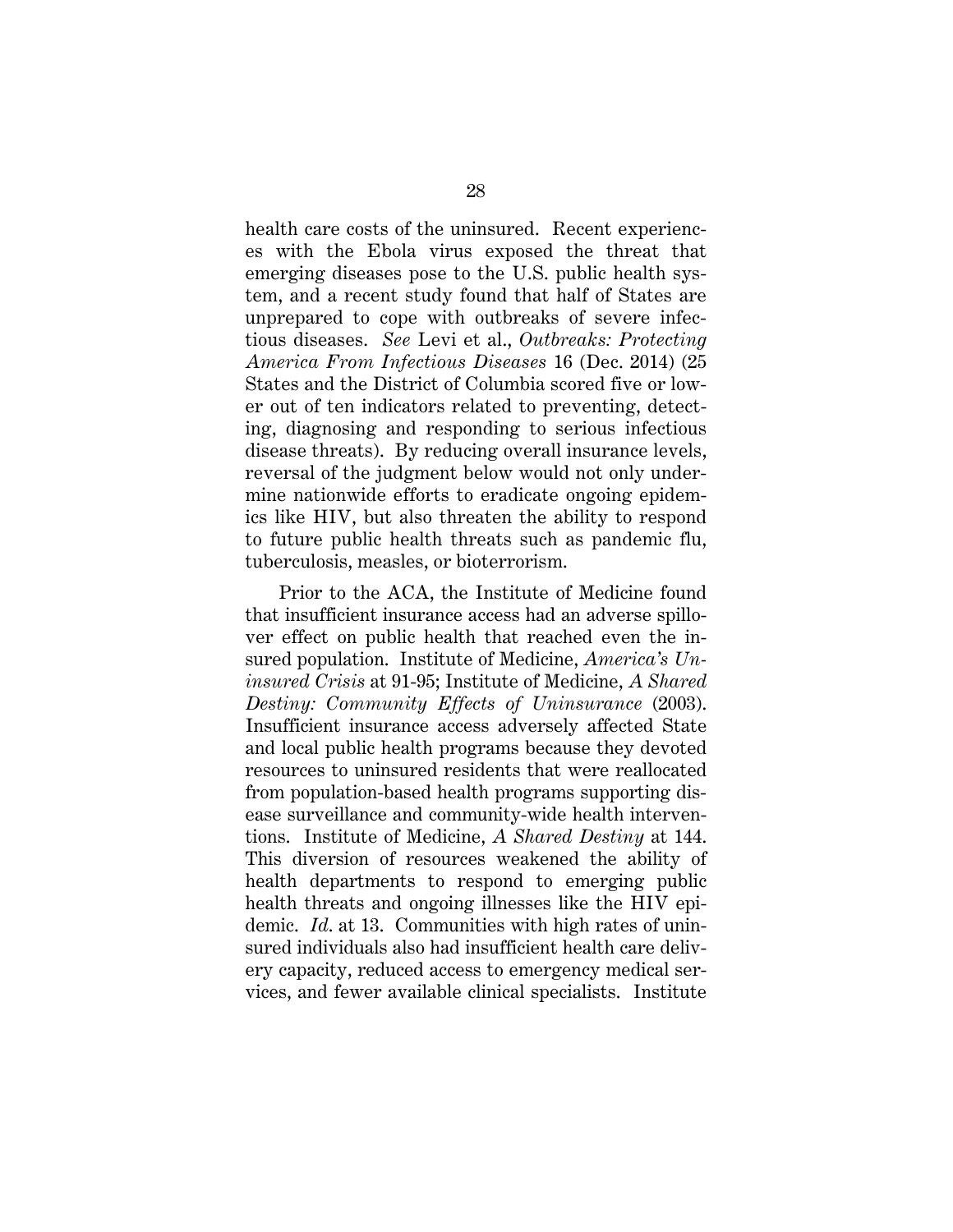of Medicine, *America's Uninsured Crisis* at 91-95. Accordingly, the Institute of Medicine recommended that the President work with Congress to achieve health insurance coverage for all Americans "as quickly as possible." *Id*. at 114.

The President and Congress responded with the ACA, which expanded access to the private health insurance market with the help of federal subsidies. A successful response to an infectious disease threat requires that sick people have unimpeded access to the health care system so that infected individuals do not delay seeking treatment, diseases are recognized quickly, and the risk of spreading the disease within the community is minimized. Lurie, *H1N1 Influenza, Public Health Preparedness, and Health Care Reform*, 361 New Eng. J. Med. 843, 844 (2009). By increasing access to routine and emergency medical care, the ACA enables earlier detection, treatment, and control of new diseases. *Id.*; Reeve et al., *The Impacts of the Affordable Care Act on Preparedness Resources and Programs: Workshop Summary* 8-9 (2014).

A successful response to an infectious disease threat also requires community resilience, which is the ability of a healthy community to withstand and recover from a public health emergency. *See* Vinter et al., *Public Health Preparedness in a Reforming Health System*, 4 Harv. L. & Pol'y Rev. 339, 339-340 (2010). Again, Congress improved community resilience through the ACA: Increased health insurance access ensures that individuals regularly receive needed care and reduces population levels of chronic diseases and vaccine-preventable illnesses, so that fewer people will suffer from already compromised health in the event of a public health emergency. Lurie, 361 New Eng. J. Med. at 844; Vintner et al., 4 Harv. L. & Pol'y Rev. at 344.